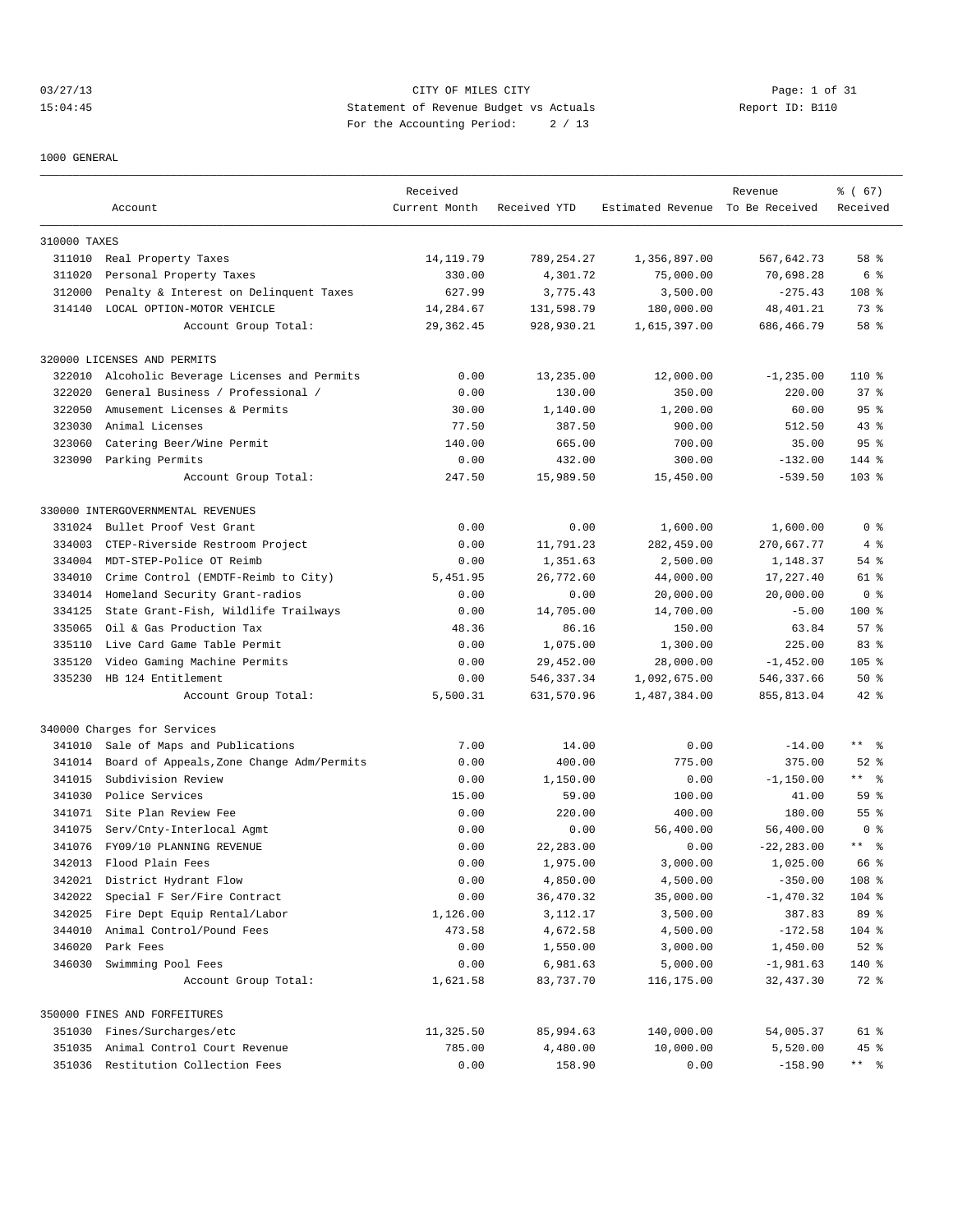# 03/27/13 Page: 2 of 31 15:04:45 Statement of Revenue Budget vs Actuals Report ID: B110 For the Accounting Period: 2 / 13

1000 GENERAL

|        | Account                           | Received<br>Current Month | Received YTD    | Estimated Revenue | Revenue<br>To Be Received | % (67)<br>Received |
|--------|-----------------------------------|---------------------------|-----------------|-------------------|---------------------------|--------------------|
|        | Account Group Total:              | 12,110.50                 | 90,633.53       | 150,000.00        | 59,366.47                 | 60 %               |
|        | 360000 MISCELLANEOUS REVENUE      |                           |                 |                   |                           |                    |
| 361005 | MidRivers Franchise Fees          | 0.00                      | 64,630.09       | 82,000.00         | 17,369.91                 | 79 %               |
| 361010 | Land Rental                       | 100.00                    | 14,089.59       | 22,000.00         | 7,910.41                  | 64 %               |
| 361020 | Building Rentals                  | 1,349.99                  | 10,799.92       | 16,000.00         | 5,200.08                  | 67 <sup>8</sup>    |
| 362020 | MISC REVENUE                      | 3,497.07                  | 14,716.35       | 2,000.00          | $-12, 716.35$             | 736 %              |
| 362022 | Health Ins-MMIA Emp Benefits Prog | 0.00                      | $-2, 130.51$    | 0.00              | 2,130.51                  | $***$ $\approx$    |
| 365000 | Contributions and Donations       | 0.00                      | 1,895.00        | 0.00              | $-1,895.00$               | $***$ $\approx$    |
| 366040 | Misc.-BHS                         | 0.00                      | 0.00            | 800.00            | 800.00                    | 0 <sup>8</sup>     |
| 366050 | Sale of Junk/Salvage-PD cars      | 0.00                      | 135.00          | 0.00              | $-135.00$                 | $***$ $ -$         |
|        | Account Group Total:              | 4,947.06                  | 104, 135.44     | 122,800.00        | 18,664.56                 | 85%                |
|        | 370000 INVESTMENT EARNINGS        |                           |                 |                   |                           |                    |
|        | 371010 Investment Earnings        | 183.72                    | 1,458.76        | 2,000.00          | 541.24                    | 73.8               |
|        | Account Group Total:              | 183.72                    | 1,458.76        | 2,000.00          | 541.24                    | 73.8               |
|        | 380000 OTHER FINANCING SOURCES    |                           |                 |                   |                           |                    |
| 383000 | Interfund Operating Transfer      | 16,258.40                 | 291,967.83      | 507,922.00        | 215,954.17                | 57%                |
|        | Account Group Total:              | 16,258.40                 | 291,967.83      | 507,922.00        | 215,954.17                | 57%                |
|        | Fund Total:                       | 70,231.52                 | 2, 148, 423. 93 | 4,017,128.00      | 1,868,704.07              | 53%                |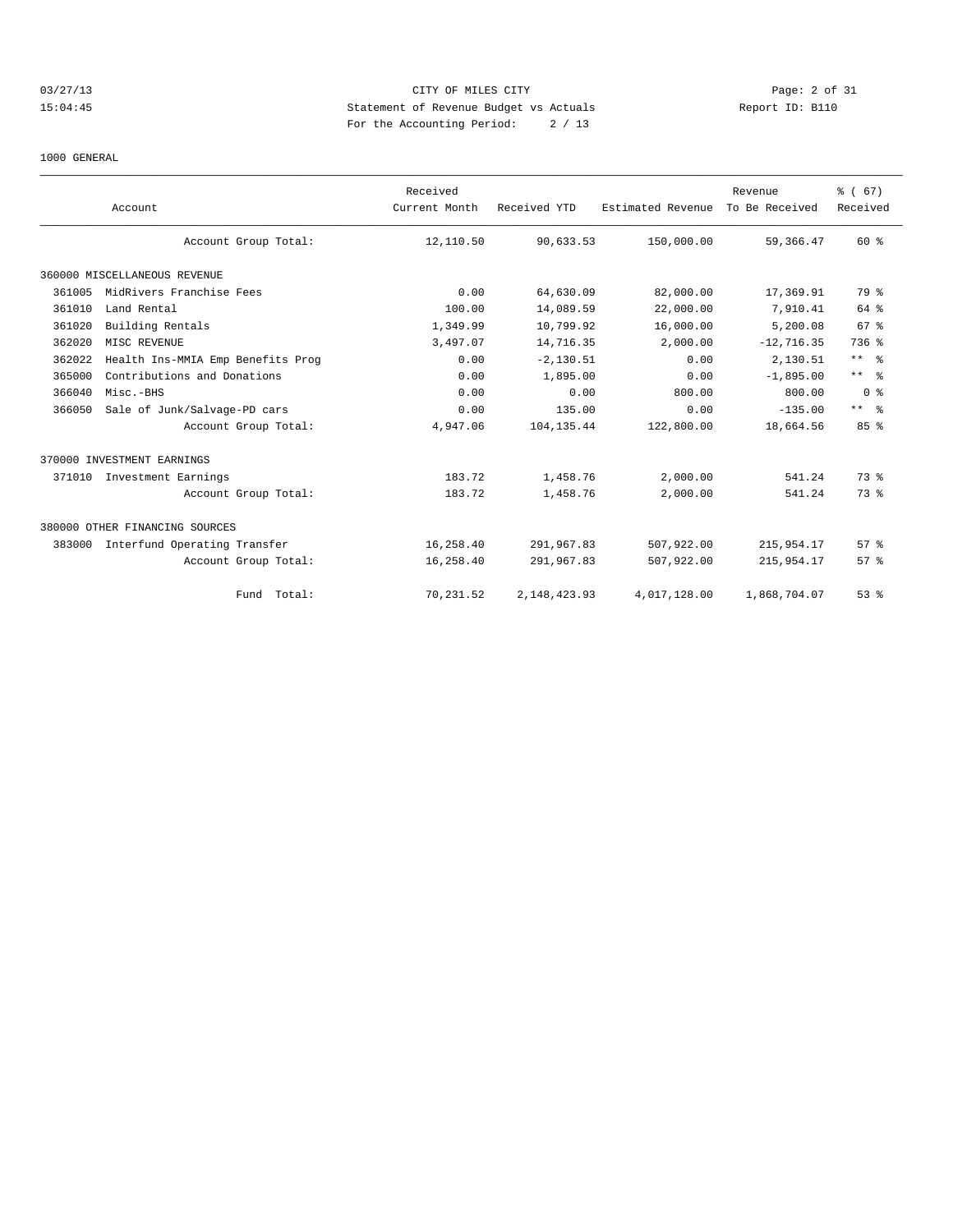# 03/27/13 Page: 3 of 31 15:04:45 Statement of Revenue Budget vs Actuals Report ID: B110 For the Accounting Period: 2 / 13

2220 LIBRARY

|        | Account                        | Received<br>Current Month | Received YTD | Estimated Revenue | Revenue<br>To Be Received | % (67)<br>Received |
|--------|--------------------------------|---------------------------|--------------|-------------------|---------------------------|--------------------|
|        | 340000 Charges for Services    |                           |              |                   |                           |                    |
| 341075 | Serv/Cnty-Interlocal Agmt      | 0.00                      | 19,133.32    | 38,267.00         | 19,133.68                 | 50%                |
| 346070 | Library Fees                   | 373.20                    | 2,969.85     | 4,000.00          | 1,030.15                  | 74 %               |
| 346074 | Book Sales                     | 26.25                     | 294.45       | 400.00            | 105.55                    | 74 %               |
|        | Account Group Total:           | 399.45                    | 22,397.62    | 42,667.00         | 20,269.38                 | $52$ $%$           |
|        | 360000 MISCELLANEOUS REVENUE   |                           |              |                   |                           |                    |
| 362020 | MISC REVENUE                   | 0.00                      | 91.95        | 0.00              | $-91.95$                  | $***$ $\approx$    |
| 365000 | Contributions and Donations    | 4,721.40                  | 29,032.40    | 20,000.00         | $-9,032.40$               | $145$ %            |
|        | Account Group Total:           | 4,721.40                  | 29, 124.35   | 20,000.00         | $-9, 124.35$              | $146$ %            |
|        | 380000 OTHER FINANCING SOURCES |                           |              |                   |                           |                    |
| 383000 | Interfund Operating Transfer   | 23,160.66                 | 185, 285. 28 | 277,928.00        | 92,642.72                 | 67 %               |
|        | Account Group Total:           | 23,160.66                 | 185, 285. 28 | 277,928.00        | 92,642.72                 | 67%                |
|        | Fund Total:                    | 28, 281.51                | 236,807.25   | 340,595.00        | 103,787.75                | 70 %               |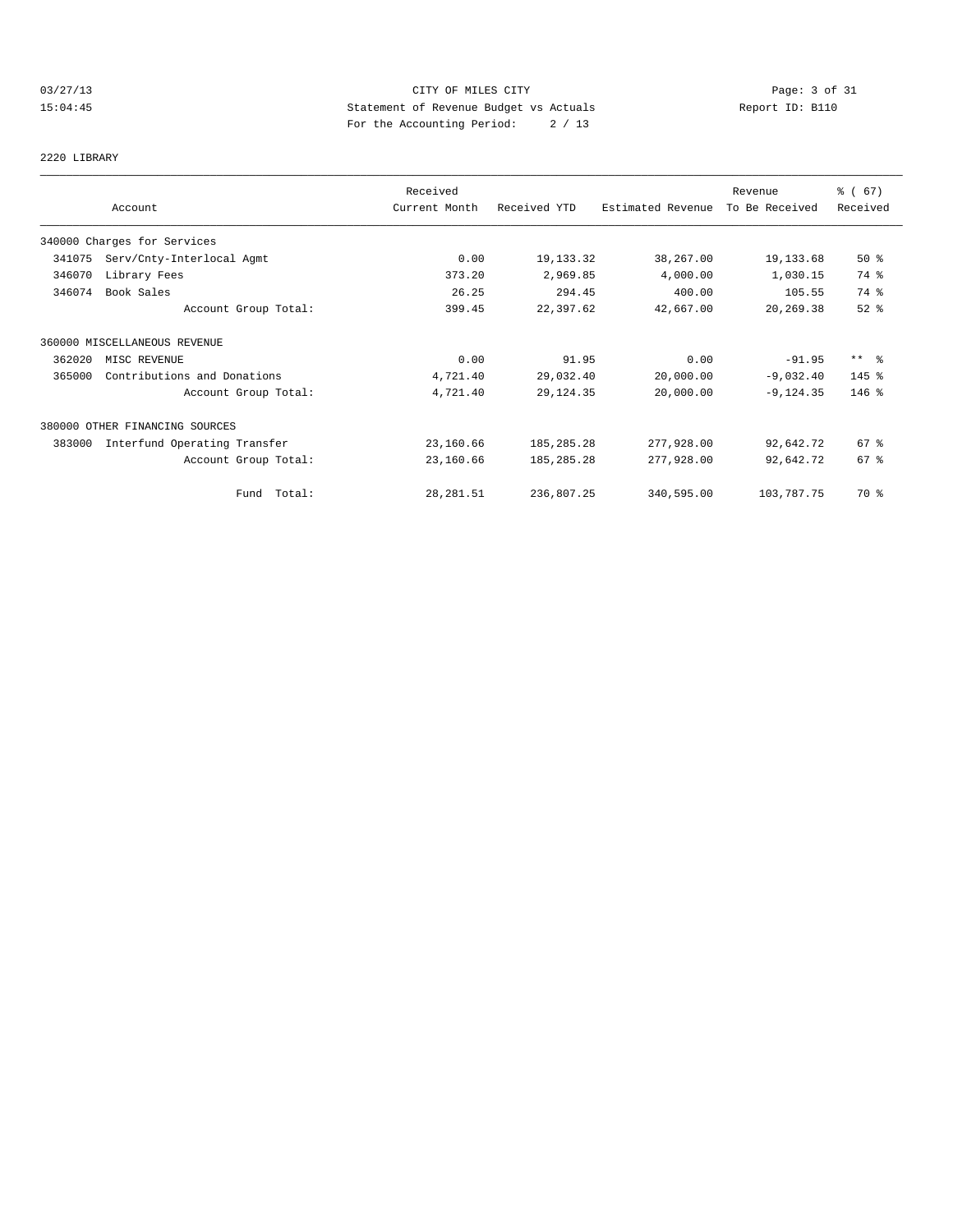# 03/27/13 Page: 4 of 31 15:04:45 Statement of Revenue Budget vs Actuals Report ID: B110 For the Accounting Period: 2 / 13

#### 2260 EMERGENCY DISASTER

|              |                                        | Received      |              |                   | Revenue        | % (67)         |
|--------------|----------------------------------------|---------------|--------------|-------------------|----------------|----------------|
|              | Account                                | Current Month | Received YTD | Estimated Revenue | To Be Received | Received       |
| 310000 TAXES |                                        |               |              |                   |                |                |
| 311010       | Real Property Taxes                    | 5.99          | 176.02       | 0.00              | $-176.02$      | $***$ %        |
| 311020       | Personal Property Taxes                | 3.14          | 40.89        | 0.00              | $-40.89$       | $***$ $ -$     |
| 312000       | Penalty & Interest on Delinquent Taxes | 2.00          | 16.29        | 0.00              | $-16.29$       | $***$ %        |
|              | Account Group Total:                   | 11.13         | 233.20       | 0.00              | $-233.20$      | $***$ $ -$     |
|              | 330000 INTERGOVERNMENTAL REVENUES      |               |              |                   |                |                |
| 331113       | FEMA -Projects                         | 0.00          | 0.00         | 63,600.00         | 63,600.00      | 0 <sub>8</sub> |
|              | Account Group Total:                   | 0.00          | 0.00         | 63,600.00         | 63,600.00      | 0 <sub>8</sub> |
|              | Total:<br>Fund                         | 11.13         | 233.20       | 63,600.00         | 63,366.80      | 0 <sup>8</sup> |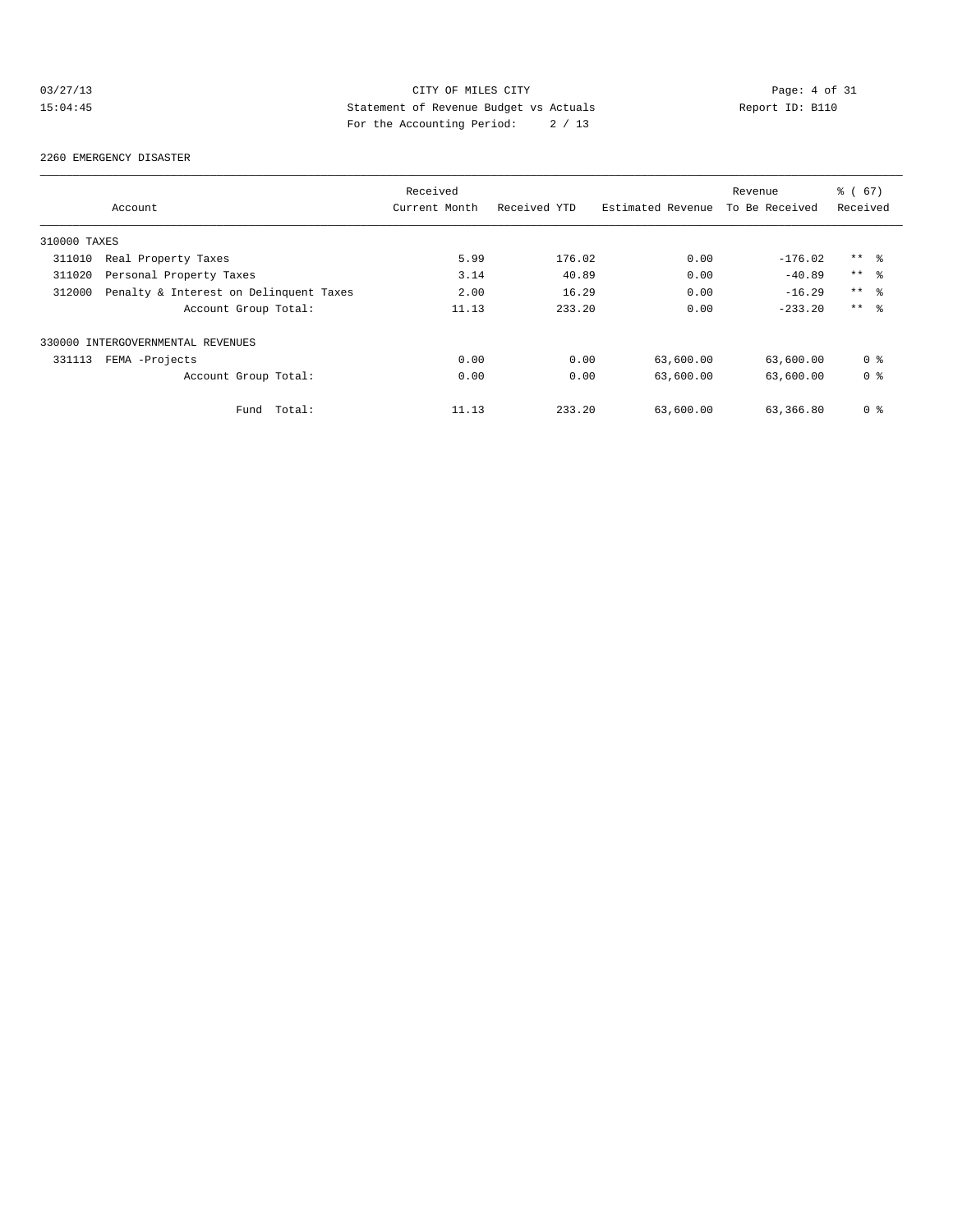# 03/27/13 Page: 5 of 31 15:04:45 Statement of Revenue Budget vs Actuals Report ID: B110<br>Report ID: B110 For the Accounting Period: 2 / 13

#### 2270 Health

|                                        | Received      |              |                   | Revenue        | % (67)         |
|----------------------------------------|---------------|--------------|-------------------|----------------|----------------|
| Account                                | Current Month | Received YTD | Estimated Revenue | To Be Received | Received       |
| 340000 Charges for Services            |               |              |                   |                |                |
| Health Inspection Fees<br>344030       | 0.00          | 4,715.55     | 15,000.00         | 10,284.45      | $31$ $\approx$ |
| Account Group Total:                   | 0.00          | 4,715.55     | 15,000.00         | 10,284.45      | $31$ $\approx$ |
| 380000 OTHER FINANCING SOURCES         |               |              |                   |                |                |
| Interfund Operating Transfer<br>383000 | 0.00          | 30,000.00    | 30,000.00         | 0.00           | $100*$         |
| Account Group Total:                   | 0.00          | 30,000.00    | 30,000.00         | 0.00           | $100*$         |
| Total:<br>Fund                         | 0.00          | 34,715.55    | 45,000.00         | 10,284.45      | $77*$          |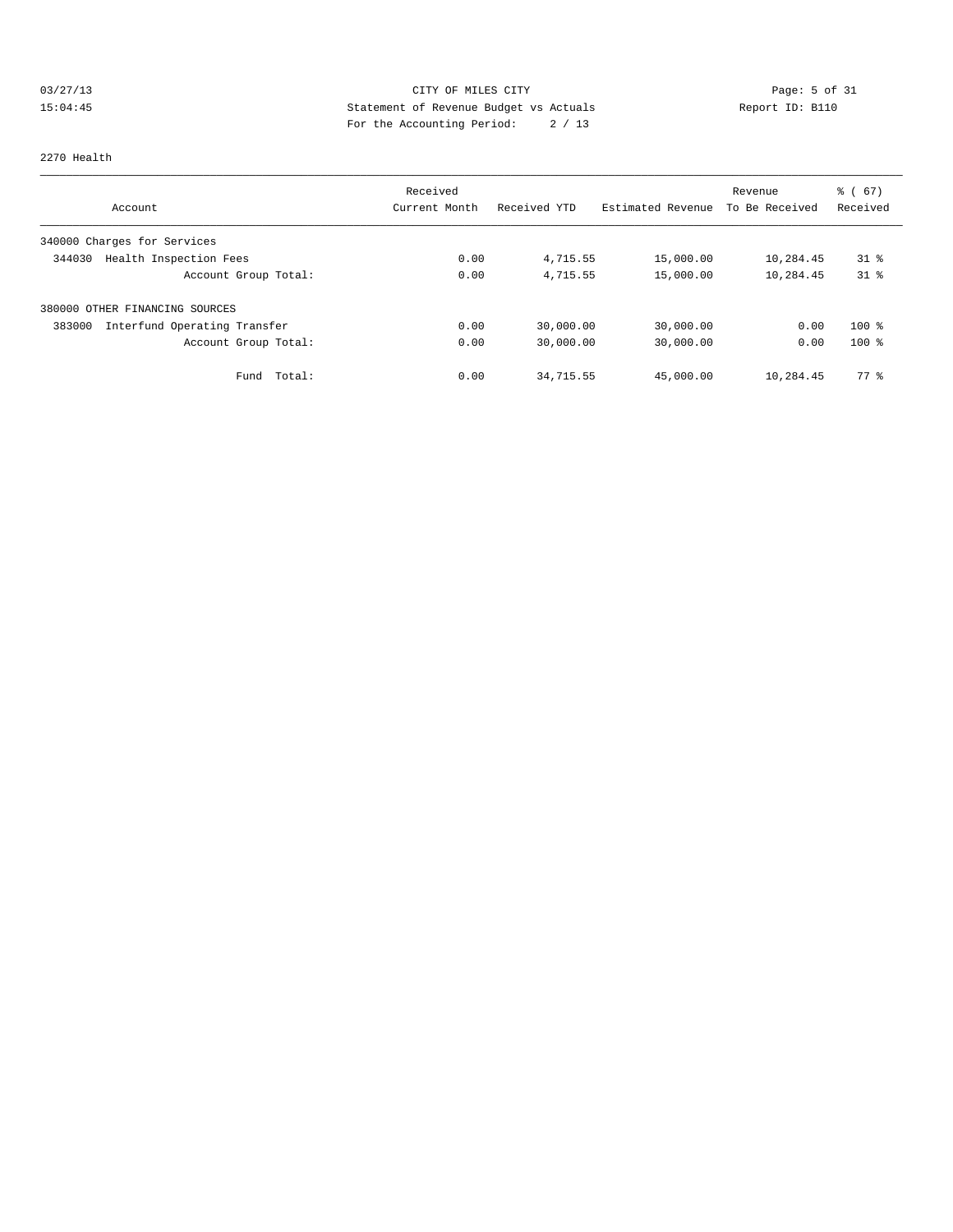#### 03/27/13 Page: 6 of 31 15:04:45 Statement of Revenue Budget vs Actuals Report ID: B110 For the Accounting Period: 2 / 13

2372 Permissive Medical Levy

|              | Account                                | Received<br>Current Month | Received YTD | Estimated Revenue | Revenue<br>To Be Received | % (67)<br>Received |
|--------------|----------------------------------------|---------------------------|--------------|-------------------|---------------------------|--------------------|
| 310000 TAXES |                                        |                           |              |                   |                           |                    |
| 311010       | Real Property Taxes                    | 1,269.58                  | 76,686.31    | 91,209.00         | 14,522.69                 | 84 %               |
| 311020       | Personal Property Taxes                | 11.01                     | 143.36       | 2,545.00          | 2,401.64                  | 6 %                |
| 312000       | Penalty & Interest on Delinquent Taxes | 21.61                     | 121.35       | 0.00              | $-121.35$                 | ** 왕               |
|              | Account Group Total:                   | 1,302.20                  | 76,951.02    | 93,754.00         | 16,802.98                 | $82*$              |
|              | Total:<br>Fund                         | 1,302.20                  | 76,951.02    | 93,754.00         | 16,802.98                 | $82$ $%$           |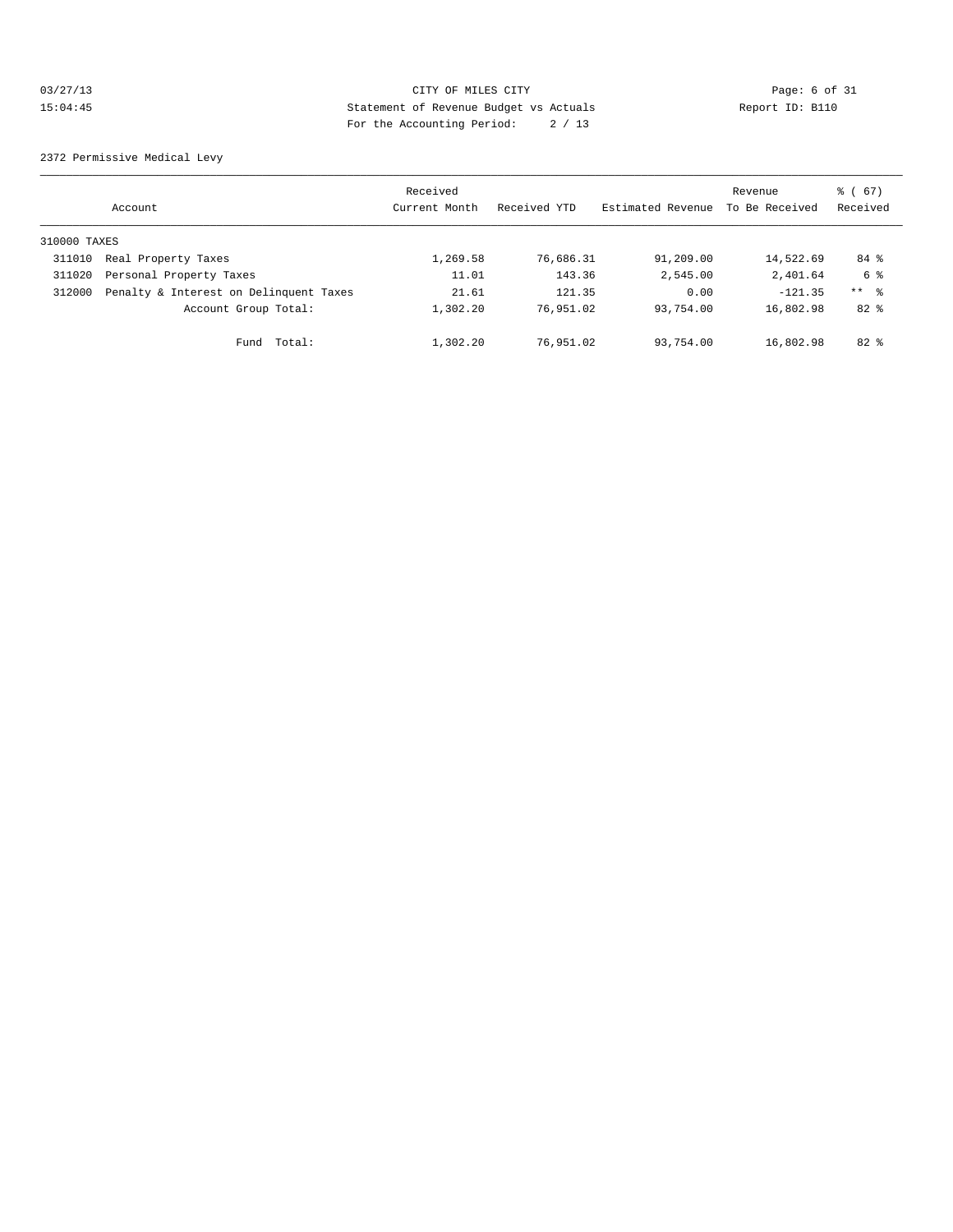# 03/27/13 Page: 7 of 31 15:04:45 Statement of Revenue Budget vs Actuals Report ID: B110<br>Report ID: B110 For the Accounting Period: 2 / 13

#### 2394 BUILDING CODE ENFORCEMENT

| Account                              | Received<br>Current Month | Received YTD | Estimated Revenue | Revenue<br>To Be Received | 8 ( 67 )<br>Received |
|--------------------------------------|---------------------------|--------------|-------------------|---------------------------|----------------------|
| 320000 LICENSES AND PERMITS          |                           |              |                   |                           |                      |
| Building & Related Permits<br>323010 | 14,433.51                 | 62,855.63    | 75,000.00         | 12,144.37                 | 84 %                 |
| Account Group Total:                 | 14,433.51                 | 62,855.63    | 75,000.00         | 12,144.37                 | 84 %                 |
| Fund Total:                          | 14,433.51                 | 62,855.63    | 75,000.00         | 12,144.37                 | $84*$                |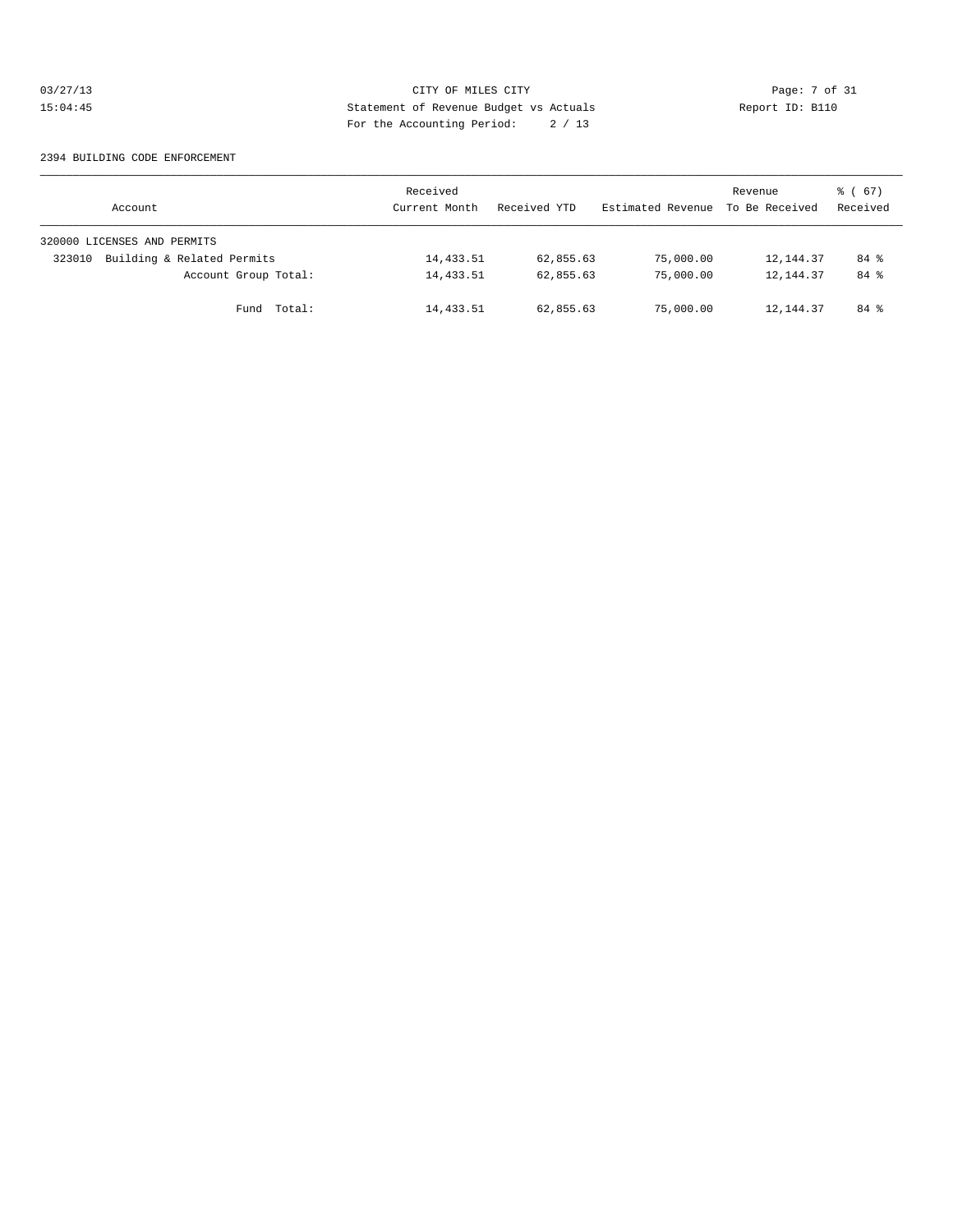#### 03/27/13 Page: 8 of 31 15:04:45 Statement of Revenue Budget vs Actuals Report ID: B110 For the Accounting Period: 2 / 13

2400 LTG M D#165-(Gen City)

|        |                                          | Received      |              |                   | Revenue        | % (67)   |
|--------|------------------------------------------|---------------|--------------|-------------------|----------------|----------|
|        | Account                                  | Current Month | Received YTD | Estimated Revenue | To Be Received | Received |
|        | 360000 MISCELLANEOUS REVENUE             |               |              |                   |                |          |
| 363010 | Maintenance Assessments                  | 1,248.50      | 106,005.49   | 172,015.00        | 66,009.51      | $62$ $%$ |
| 363040 | Penalty & Interest on Deling Assessments | 45.48         | 743.87       | 500.00            | $-243.87$      | $149$ %  |
|        | Account Group Total:                     | 1,293.98      | 106,749.36   | 172,515.00        | 65,765.64      | 62 %     |
|        | 370000 INVESTMENT EARNINGS               |               |              |                   |                |          |
| 371010 | Investment Earnings                      | 9.38          | 64.40        | 100.00            | 35.60          | 64 %     |
|        | Account Group Total:                     | 9.38          | 64.40        | 100.00            | 35.60          | 64 %     |
|        | Total:<br>Fund                           | 1,303.36      | 106,813.76   | 172,615.00        | 65,801.24      | $62$ $%$ |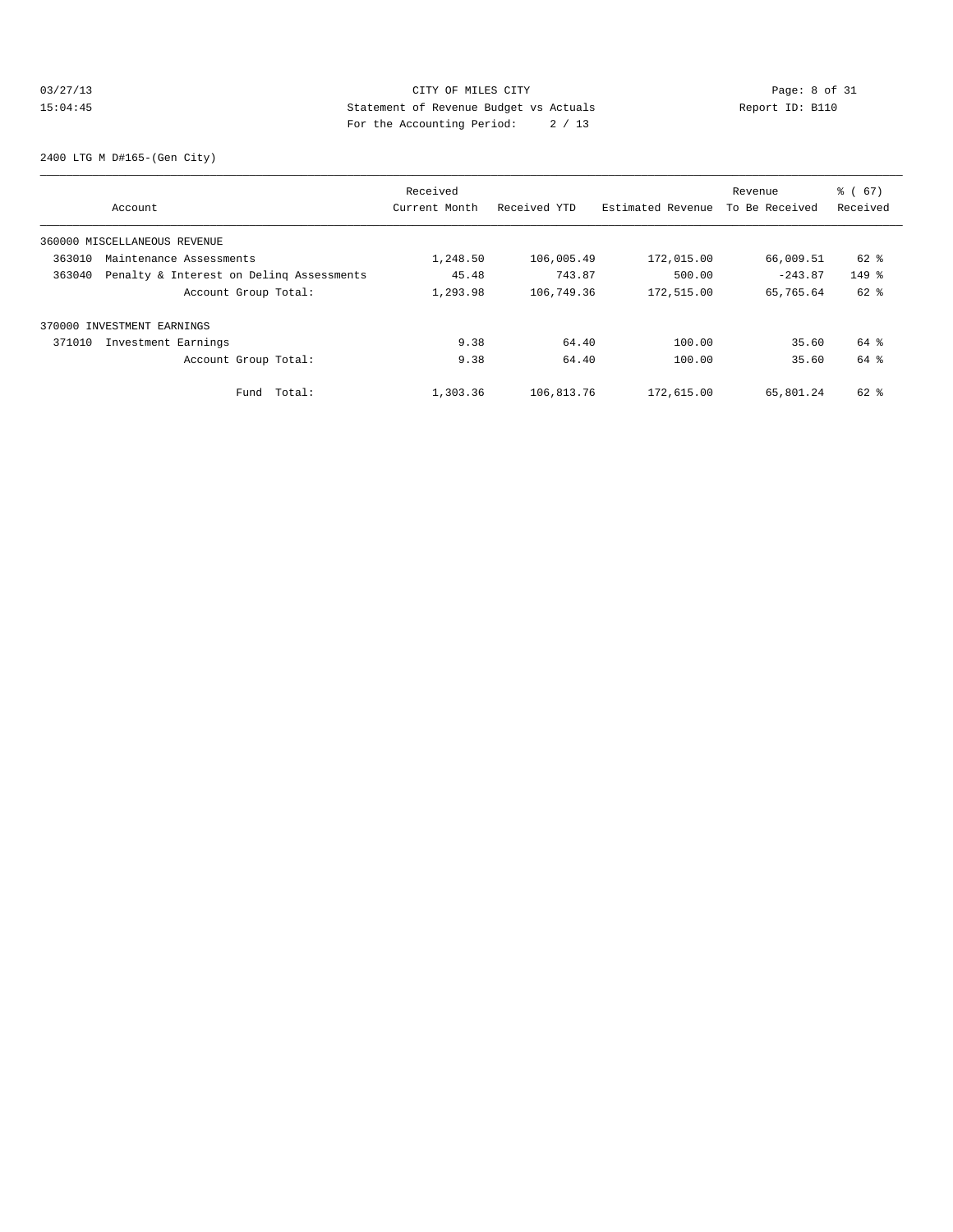# 03/27/13 CITY OF MILES CITY Page: 9 of 31<br>15:04:45 Statement of Revenue Budget vs Actuals Report ID: B110<br>2.1 Page: 11:04:45 Statement of Revenue Budget vs Actuals 15:04:45 Statement of Revenue Budget vs Actuals Report ID: B110 For the Accounting Period: 2 / 13

2420 LTG M D#167-(MilesAddn Etc)

|        |                                          | Received      |              |                   | Revenue        | % (67)   |
|--------|------------------------------------------|---------------|--------------|-------------------|----------------|----------|
|        | Account                                  | Current Month | Received YTD | Estimated Revenue | To Be Received | Received |
|        | 360000 MISCELLANEOUS REVENUE             |               |              |                   |                |          |
| 363010 | Maintenance Assessments                  | 355.00        | 16,362.98    | 34,511.00         | 18,148.02      | 47.8     |
| 363040 | Penalty & Interest on Deling Assessments | 55.22         | 126.06       | 100.00            | $-26.06$       | $126$ %  |
|        | Account Group Total:                     | 410.22        | 16,489.04    | 34,611.00         | 18,121.96      | $48*$    |
|        | 370000 INVESTMENT EARNINGS               |               |              |                   |                |          |
| 371010 | Investment Earnings                      | 1.66          | 13.88        | 0.00              | $-13.88$       | $***$ %  |
|        | Account Group Total:                     | 1.66          | 13.88        | 0.00              | $-13.88$       | $***$ %  |
|        | Total:<br>Fund                           | 411.88        | 16,502.92    | 34,611.00         | 18,108.08      | $48*$    |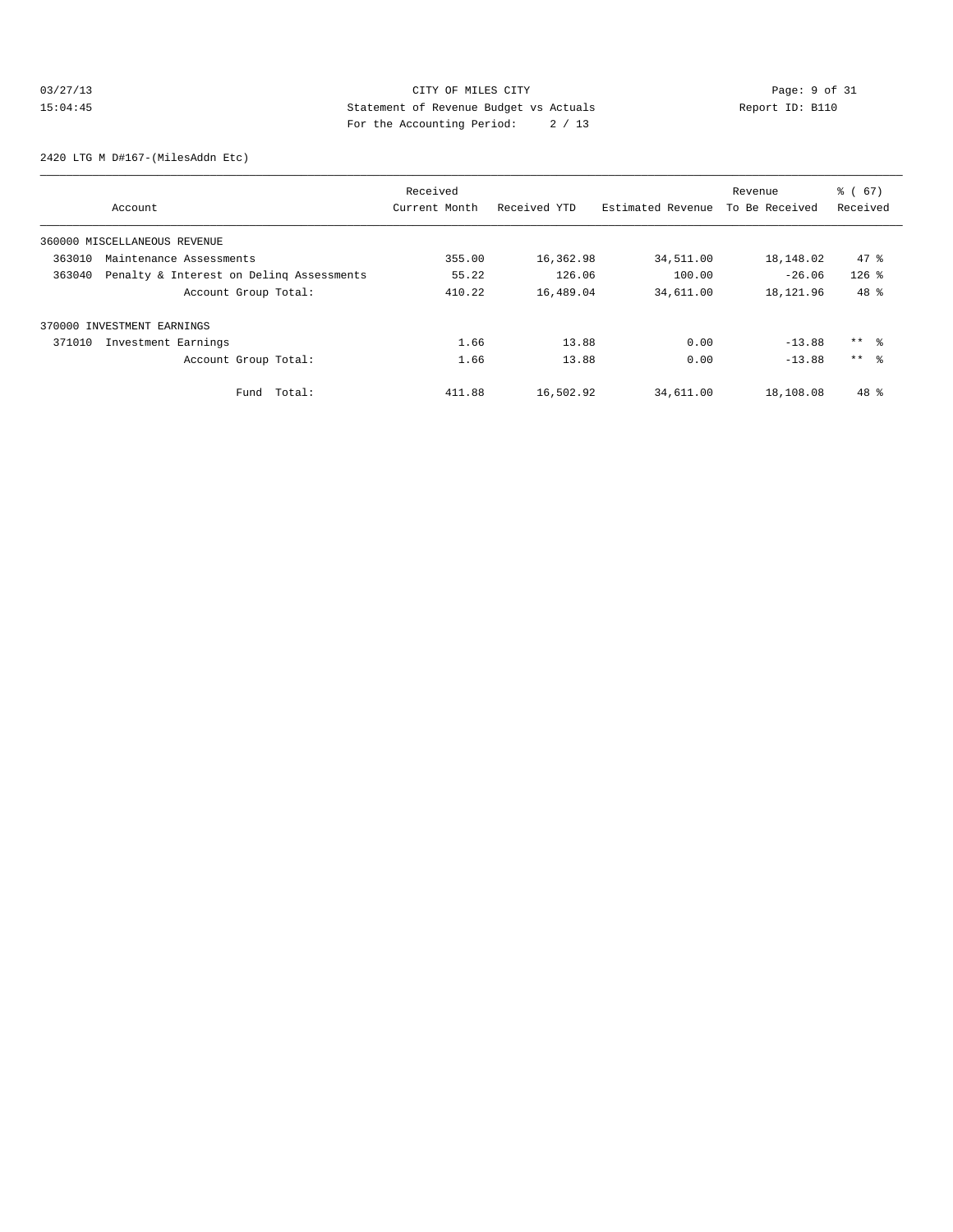# 03/27/13 Page: 10 of 31 15:04:45 Statement of Revenue Budget vs Actuals Report ID: B110<br>Report ID: B110 For the Accounting Period: 2 / 13

2430 LTG M D#171-(Balsam Est)

|                                                    | Received      |              | Revenue           |                | % (67)          |
|----------------------------------------------------|---------------|--------------|-------------------|----------------|-----------------|
| Account                                            | Current Month | Received YTD | Estimated Revenue | To Be Received | Received        |
| 360000 MISCELLANEOUS REVENUE                       |               |              |                   |                |                 |
| 363010<br>Maintenance Assessments                  | 0.00          | 1,415.75     | 4,008.00          | 2,592.25       | 35 <sup>8</sup> |
| Penalty & Interest on Deling Assessments<br>363040 | 0.00          | 0.39         | 0.00              | $-0.39$        | $***$ %         |
| Account Group Total:                               | 0.00          | 1,416.14     | 4,008.00          | 2,591.86       | 35 <sup>8</sup> |
| 370000 INVESTMENT EARNINGS                         |               |              |                   |                |                 |
| 371010<br>Investment Earnings                      | 0.18          | 1.34         | 0.00              | $-1.34$        | $***$ %         |
| Account Group Total:                               | 0.18          | 1.34         | 0.00              | $-1.34$        | $***$ $\approx$ |
| Total:<br>Fund                                     | 0.18          | 1,417.48     | 4,008.00          | 2,590.52       | 35 <sup>8</sup> |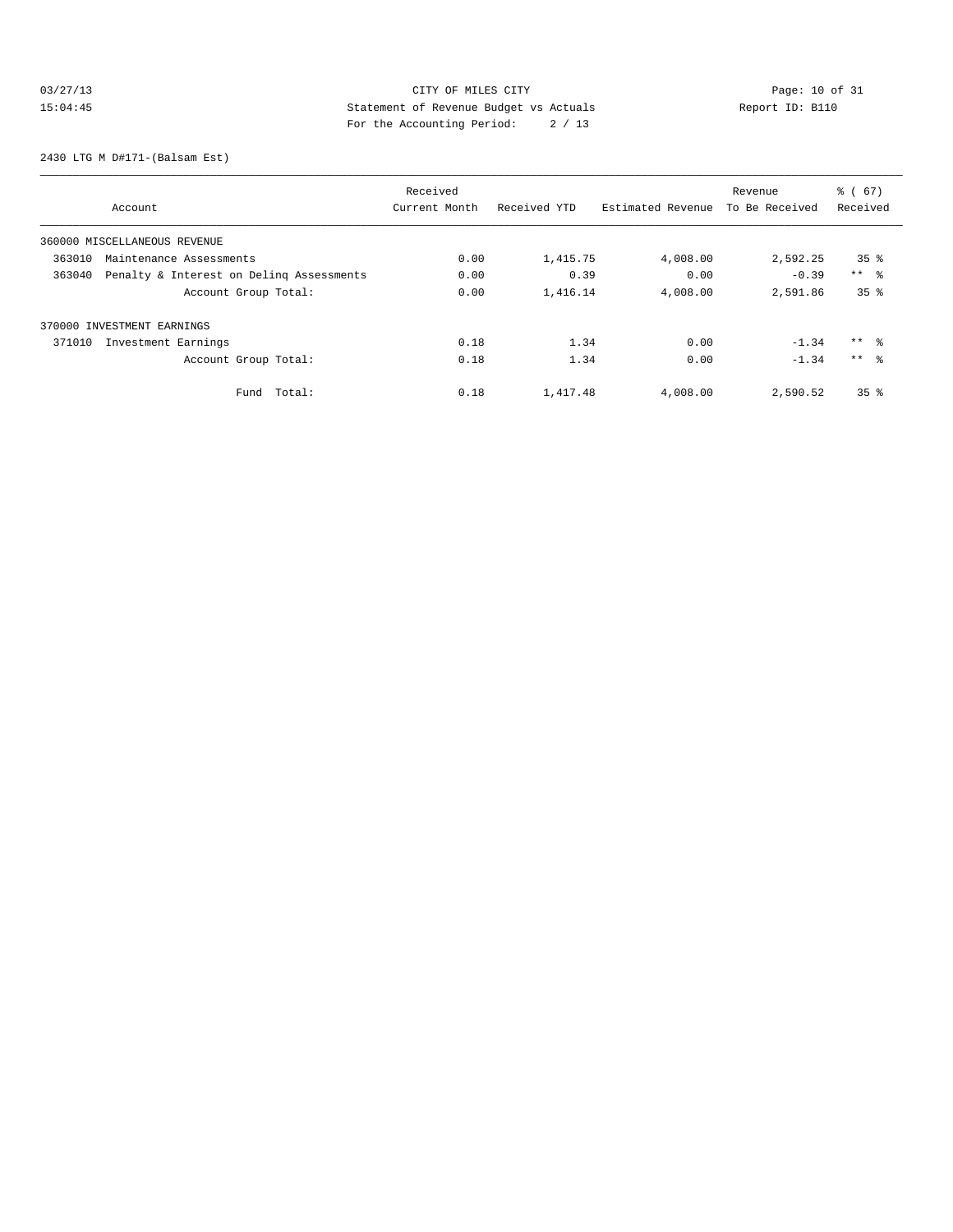# 03/27/13 Page: 11 of 31 15:04:45 Statement of Revenue Budget vs Actuals Report ID: B110 For the Accounting Period: 2 / 13

2440 LTG M D#172-(Main Str)

|        |                                          | Received      |              |                   | Revenue        | % (67)             |
|--------|------------------------------------------|---------------|--------------|-------------------|----------------|--------------------|
|        | Account                                  | Current Month | Received YTD | Estimated Revenue | To Be Received | Received           |
|        | 360000 MISCELLANEOUS REVENUE             |               |              |                   |                |                    |
| 363010 | Maintenance Assessments                  | 240.48        | 5,976.84     | 25,046.00         | 19,069.16      | $24$ $\frac{6}{5}$ |
| 363040 | Penalty & Interest on Deling Assessments | 47.25         | 62.15        | 100.00            | 37.85          | 62 %               |
|        | Account Group Total:                     | 287.73        | 6,038.99     | 25,146.00         | 19,107.01      | $24$ $%$           |
|        | 370000 INVESTMENT EARNINGS               |               |              |                   |                |                    |
| 371010 | Investment Earnings                      | 2.65          | 26.88        | 50.00             | 23.12          | $54$ $\frac{6}{3}$ |
|        | Account Group Total:                     | 2.65          | 26.88        | 50.00             | 23.12          | 54%                |
|        | Total:<br>Fund                           | 290.38        | 6,065.87     | 25,196.00         | 19,130.13      | $24$ $\frac{6}{3}$ |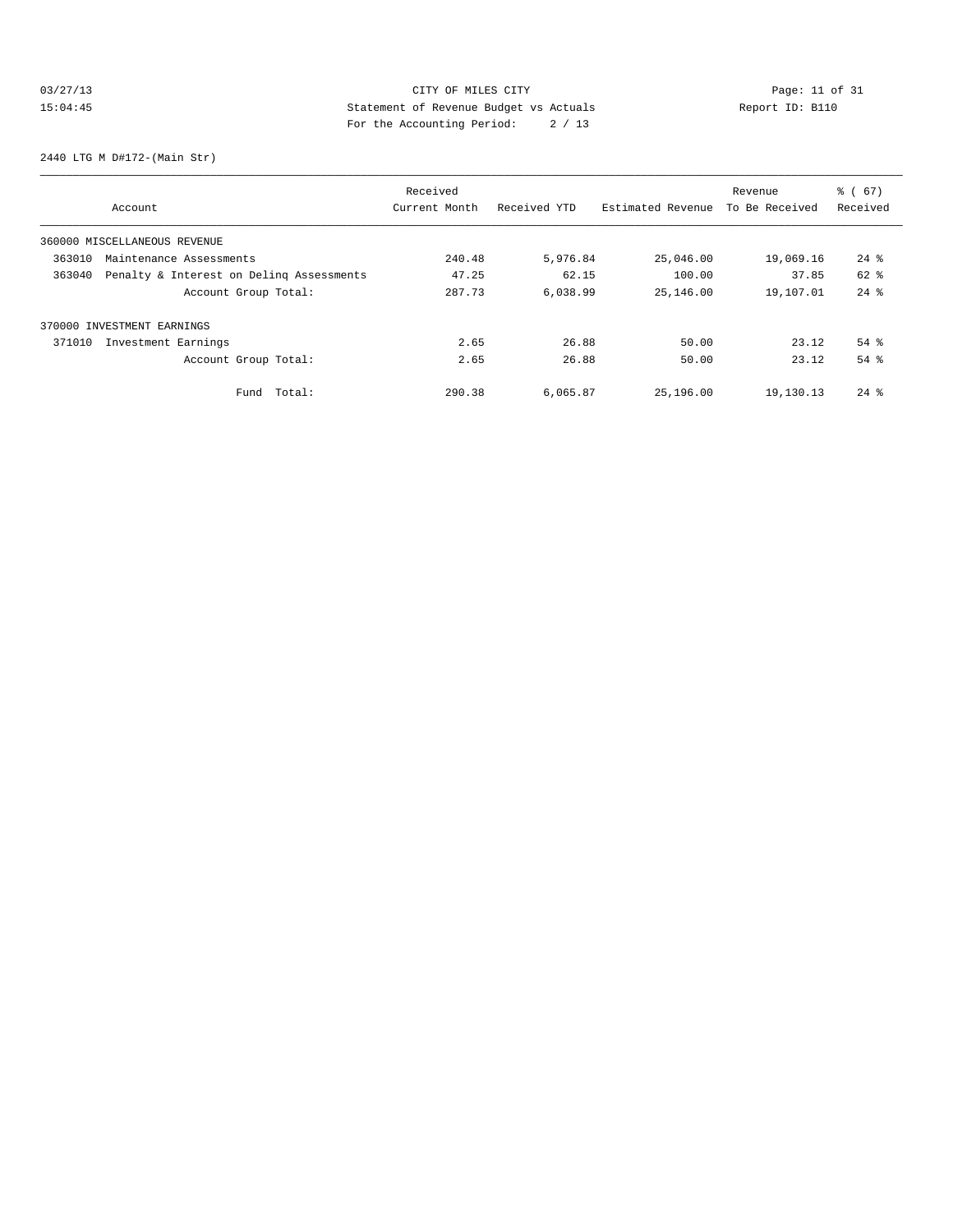# 03/27/13 Page: 12 of 31 15:04:45 Statement of Revenue Budget vs Actuals Report ID: B110 For the Accounting Period: 2 / 13

2450 LTG M D#195-(SG-Trico)

|        |                                          | Received      |              |                   | Revenue        | % (67)          |
|--------|------------------------------------------|---------------|--------------|-------------------|----------------|-----------------|
|        | Account                                  | Current Month | Received YTD | Estimated Revenue | To Be Received | Received        |
|        | 360000 MISCELLANEOUS REVENUE             |               |              |                   |                |                 |
| 363010 | Maintenance Assessments                  | 63.13         | 2,445.94     | 3,593.00          | 1,147.06       | 68 %            |
| 363040 | Penalty & Interest on Deling Assessments | 0.95          | 1.89         | 0.00              | $-1.89$        | $***$ %         |
|        | Account Group Total:                     | 64.08         | 2,447.83     | 3,593.00          | 1,145.17       | 68 %            |
|        | 370000 INVESTMENT EARNINGS               |               |              |                   |                |                 |
| 371010 | Investment Earnings                      | 0.28          | 2.78         | 0.00              | $-2.78$        | ** %            |
|        | Account Group Total:                     | 0.28          | 2.78         | 0.00              | $-2.78$        | $***$ $\approx$ |
|        | Total:<br>Fund                           | 64.36         | 2,450.61     | 3,593.00          | 1,142.39       | 68 %            |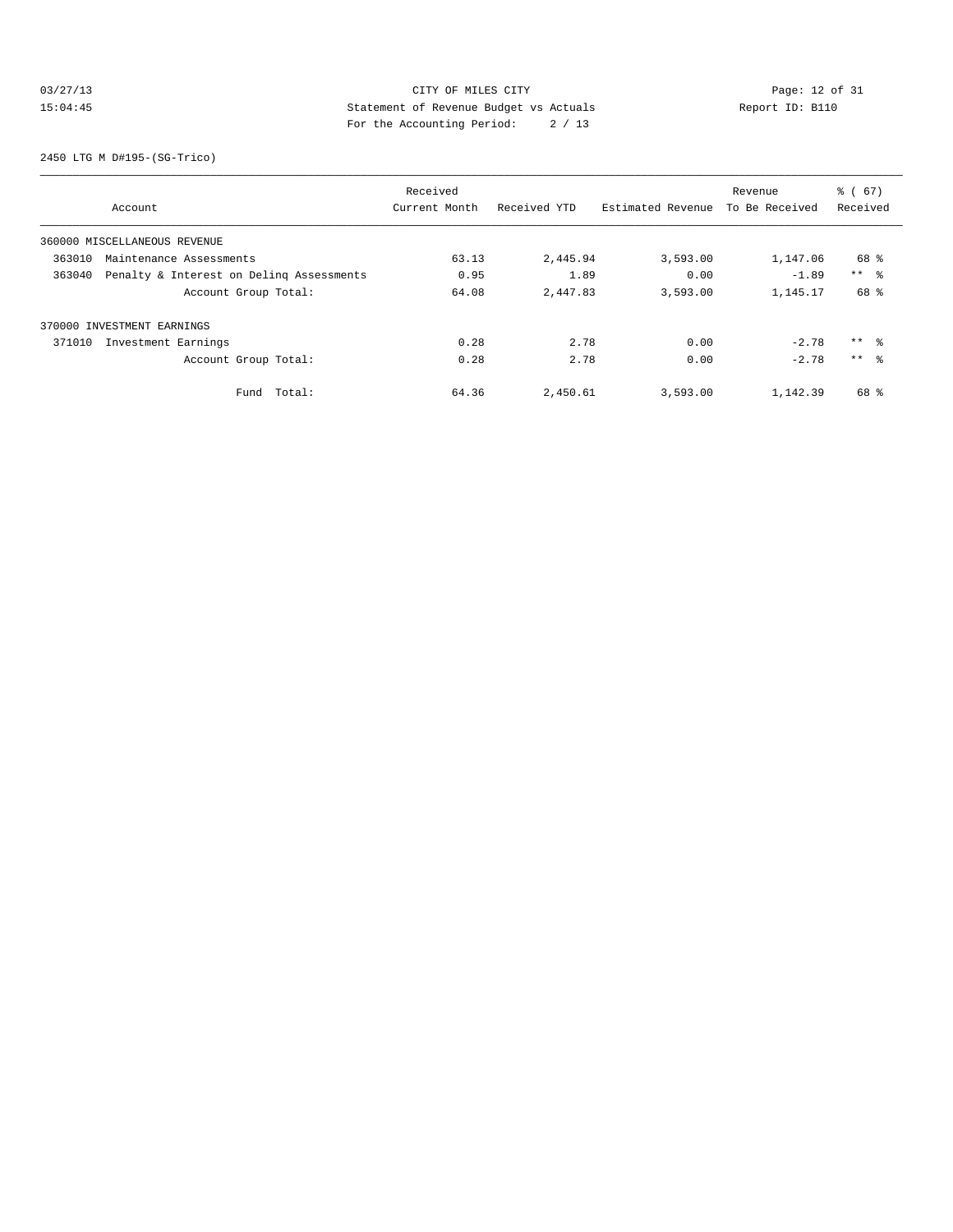#### 03/27/13 Page: 13 of 31 15:04:45 Statement of Revenue Budget vs Actuals Report ID: B110 For the Accounting Period: 2 / 13

2470 LTG M D#202-(SG-MDU&NV)

|        |                                          | Received      |              |                   | Revenue        | % (67)          |
|--------|------------------------------------------|---------------|--------------|-------------------|----------------|-----------------|
|        | Account                                  | Current Month | Received YTD | Estimated Revenue | To Be Received | Received        |
|        | 360000 MISCELLANEOUS REVENUE             |               |              |                   |                |                 |
| 363010 | Maintenance Assessments                  | 0.00          | 4,724.04     | 9,551.00          | 4,826.96       | $49*$           |
| 363040 | Penalty & Interest on Deling Assessments | 0.00          | 25.84        | 10.00             | $-15.84$       | $258$ $%$       |
|        | Account Group Total:                     | 0.00          | 4,749.88     | 9,561.00          | 4,811.12       | $50*$           |
|        | 370000 INVESTMENT EARNINGS               |               |              |                   |                |                 |
| 371010 | Investment Earnings                      | 0.42          | 2.67         | 0.00              | $-2.67$        | $***$ $\approx$ |
|        | Account Group Total:                     | 0.42          | 2.67         | 0.00              | $-2.67$        | $***$ $\approx$ |
|        | Total:<br>Fund                           | 0.42          | 4,752.55     | 9,561.00          | 4,808.45       | 50%             |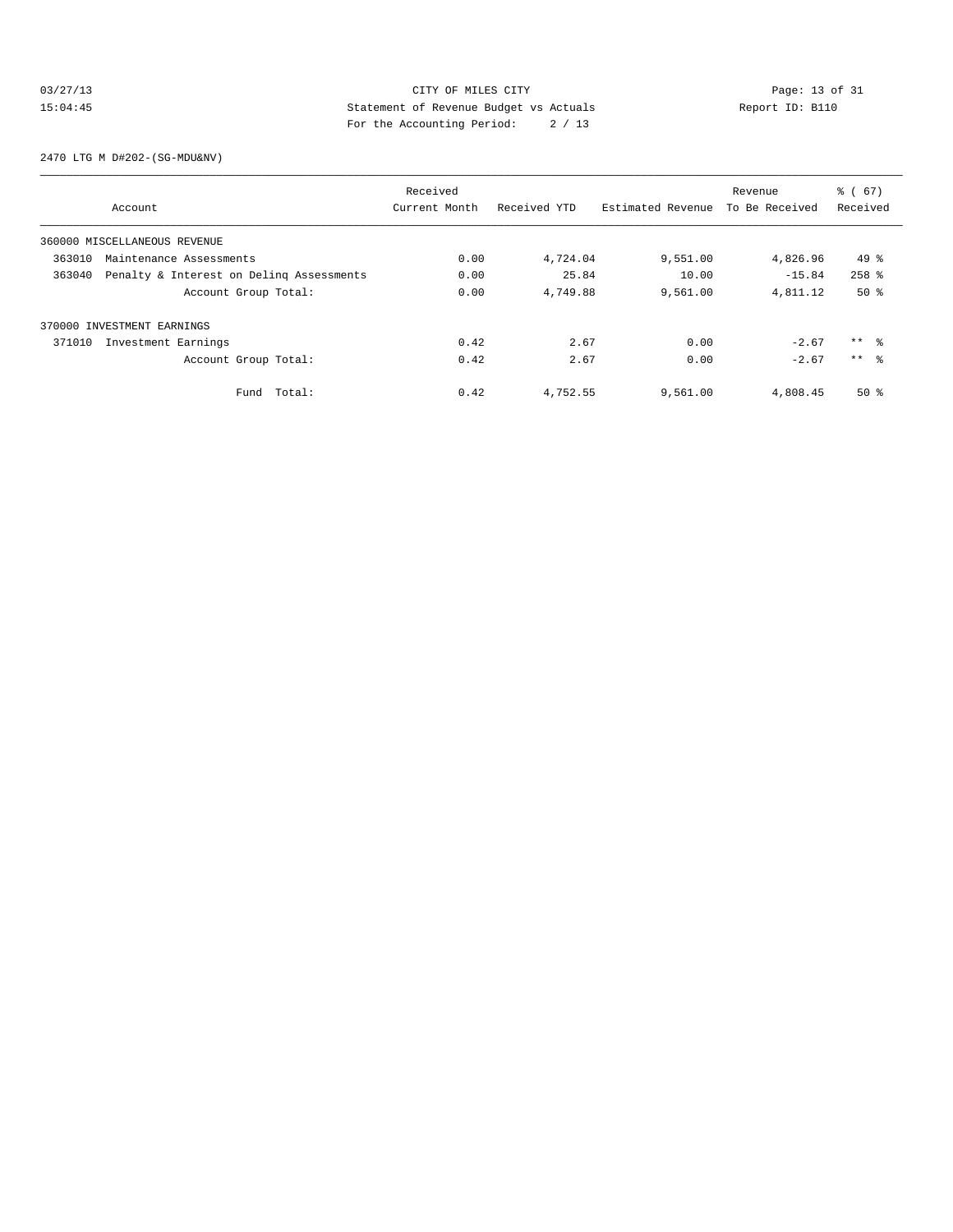#### 03/27/13 Page: 14 of 31 15:04:45 Statement of Revenue Budget vs Actuals Report ID: B110 For the Accounting Period: 2 / 13

2480 LTG M M#173-(Milestown Estates)

|                                                    | Received      |              |                   | Revenue        | % (67)          |
|----------------------------------------------------|---------------|--------------|-------------------|----------------|-----------------|
| Account                                            | Current Month | Received YTD | Estimated Revenue | To Be Received | Received        |
| 360000 MISCELLANEOUS REVENUE                       |               |              |                   |                |                 |
| 363010<br>Maintenance Assessments                  | 0.00          | 1,221.69     | 266.00            | $-955.69$      | $459$ %         |
| Penalty & Interest on Deling Assessments<br>363040 | 0.00          | 1.28         | 0.00              | $-1.28$        | $***$ $\approx$ |
| Account Group Total:                               | 0.00          | 1,222.97     | 266.00            | $-956.97$      | $460*$          |
| 370000 INVESTMENT EARNINGS                         |               |              |                   |                |                 |
| Investment Earnings<br>371010                      | 0.18          | 0.85         | 0.00              | $-0.85$        | $***$ %         |
| Account Group Total:                               | 0.18          | 0.85         | 0.00              | $-0.85$        | $***$ $\approx$ |
| Total:<br>Fund                                     | 0.18          | 1,223.82     | 266.00            | $-957.82$      | $460*$          |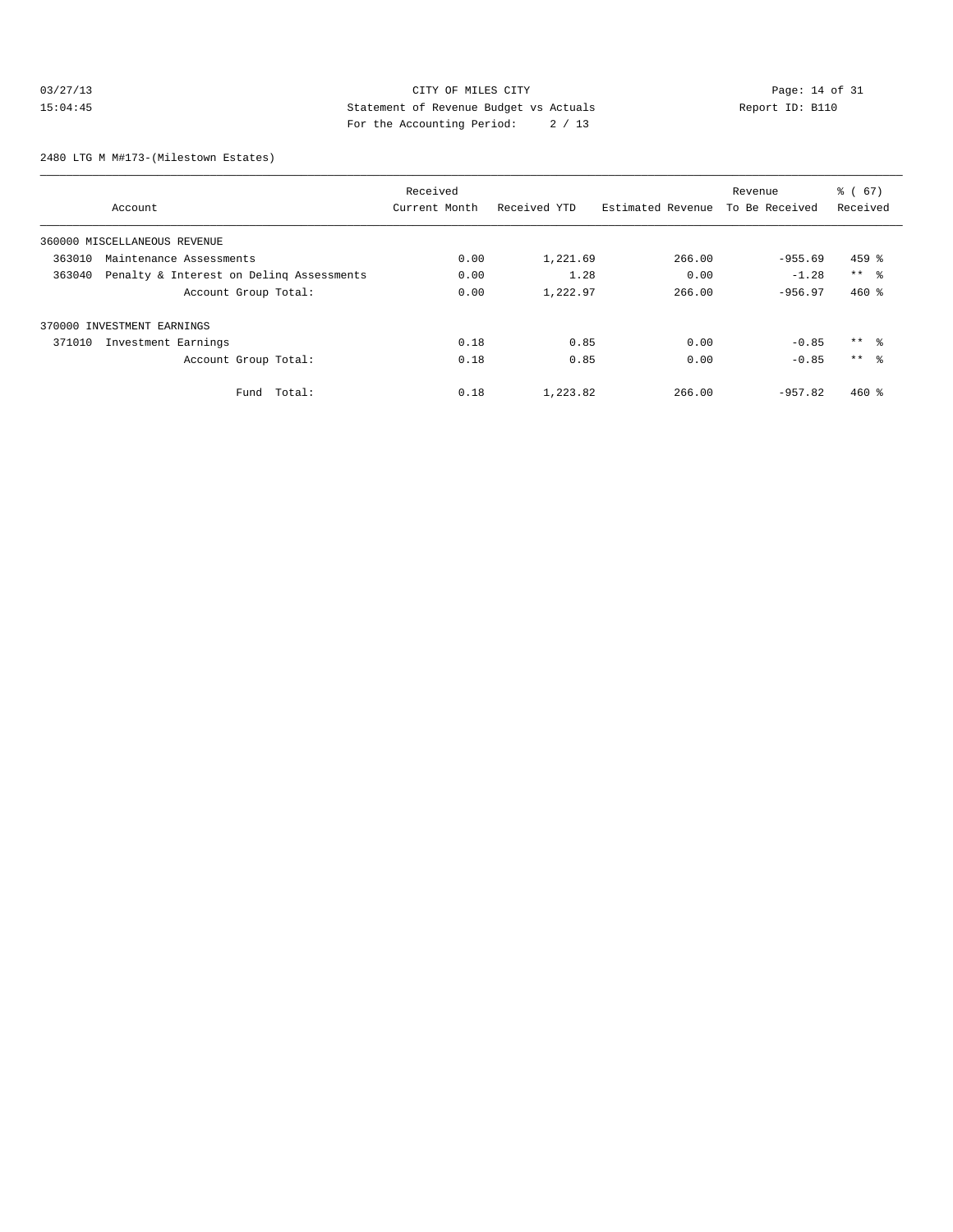# 03/27/13 Page: 15 of 31 15:04:45 Statement of Revenue Budget vs Actuals Report ID: B110 For the Accounting Period: 2 / 13

2510 STR MAINT DIST #204

|        | Account                                  | Received<br>Current Month | Received YTD | Estimated Revenue | Revenue<br>To Be Received | % (67)<br>Received |
|--------|------------------------------------------|---------------------------|--------------|-------------------|---------------------------|--------------------|
|        |                                          |                           |              |                   |                           |                    |
|        | 360000 MISCELLANEOUS REVENUE             |                           |              |                   |                           |                    |
| 362020 | MISC REVENUE                             | 0.00                      | 26.23        | 0.00              | $-26.23$                  | $***$ $\approx$    |
| 363010 | Maintenance Assessments                  | 7,924.51                  | 569,037.24   | 824,367.00        | 255,329.76                | 69 %               |
| 363040 | Penalty & Interest on Deling Assessments | 297.55                    | 2,481.45     | 1,000.00          | $-1,481.45$               | 248 %              |
|        | Account Group Total:                     | 8,222.06                  | 571,544.92   | 825,367.00        | 253,822.08                | 69 %               |
|        | 370000 INVESTMENT EARNINGS               |                           |              |                   |                           |                    |
| 371010 | Investment Earnings                      | 166.33                    | 1,266.45     | 400.00            | $-866.45$                 | $317$ $%$          |
|        | Account Group Total:                     | 166.33                    | 1,266.45     | 400.00            | $-866.45$                 | $317$ $%$          |
|        | 380000 OTHER FINANCING SOURCES           |                           |              |                   |                           |                    |
| 383000 | Interfund Operating Transfer             | 0.00                      | 0.00         | 89,695.00         | 89,695.00                 | 0 <sup>8</sup>     |
|        | Account Group Total:                     | 0.00                      | 0.00         | 89,695.00         | 89,695.00                 | 0 <sup>8</sup>     |
|        | Total:<br>Fund                           | 8,388.39                  | 572,811.37   | 915,462.00        | 342,650.63                | 63 %               |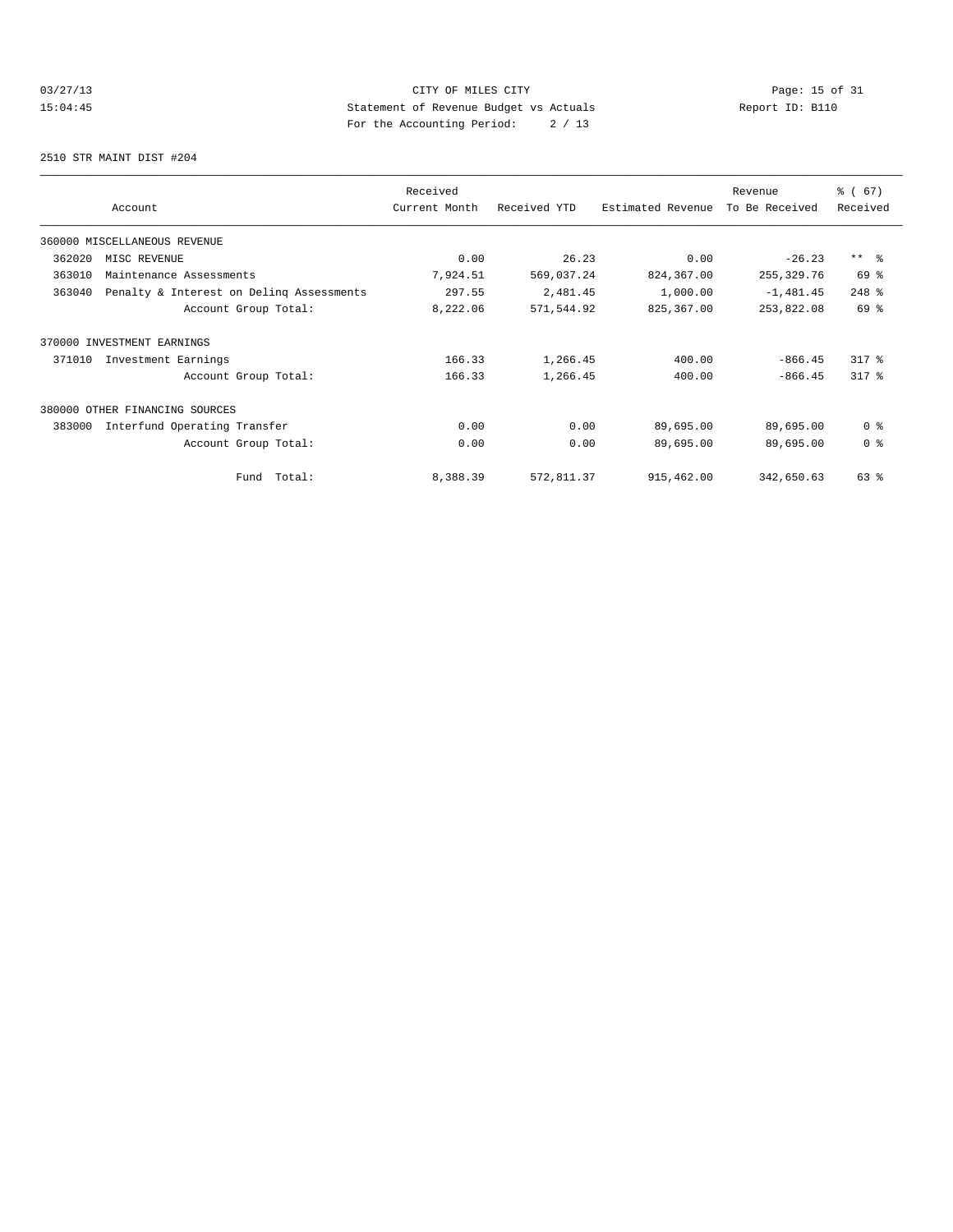# 03/27/13 Page: 16 of 31 15:04:45 Statement of Revenue Budget vs Actuals Report ID: B110 For the Accounting Period: 2 / 13

2520 STR MAINT DIST #205

|        |                                          | Received      |              |                   | Revenue        | % (67)          |
|--------|------------------------------------------|---------------|--------------|-------------------|----------------|-----------------|
|        | Account                                  | Current Month | Received YTD | Estimated Revenue | To Be Received | Received        |
|        | 360000 MISCELLANEOUS REVENUE             |               |              |                   |                |                 |
| 362020 | MISC REVENUE                             | 0.00          | 6.55         | 0.00              | $-6.55$        | $***$ $\approx$ |
| 363010 | Maintenance Assessments                  | 1,722.25      | 188,079.44   | 236,245.00        | 48,165.56      | $80*$           |
| 363040 | Penalty & Interest on Deling Assessments | 26.01         | 953.37       | 1,000.00          | 46.63          | 95%             |
|        | Account Group Total:                     | 1,748.26      | 189,039.36   | 237, 245.00       | 48,205.64      | $80*$           |
|        | 370000 INVESTMENT EARNINGS               |               |              |                   |                |                 |
| 371010 | Investment Earnings                      | 32.40         | 209.80       | 400.00            | 190.20         | $52$ $%$        |
|        | Account Group Total:                     | 32.40         | 209.80       | 400.00            | 190.20         | $52$ $%$        |
|        | 380000 OTHER FINANCING SOURCES           |               |              |                   |                |                 |
| 383000 | Interfund Operating Transfer             | 0.00          | 0.00         | 89,695.00         | 89,695.00      | 0 <sup>8</sup>  |
|        | Account Group Total:                     | 0.00          | 0.00         | 89,695.00         | 89,695.00      | 0 <sup>8</sup>  |
|        | Total:<br>Fund                           | 1,780.66      | 189,249.16   | 327,340.00        | 138,090.84     | 58 %            |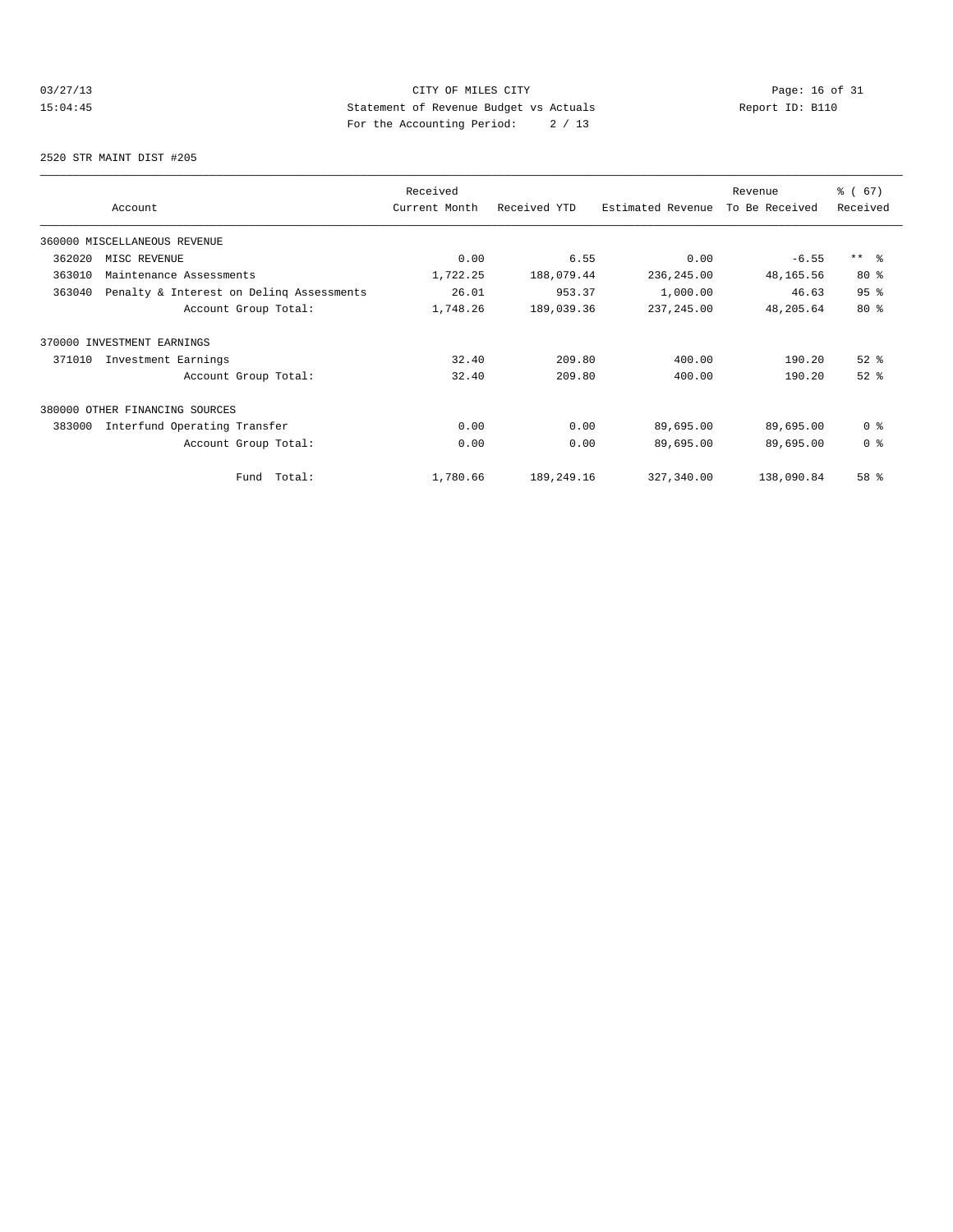#### 03/27/13 CITY OF MILES CITY<br>15:04:45 Page: 17 of 31<br>15:04:45 Page: 17 of 31<br>15:04:45 Page: 18:04:45 Page: 18:04:45 15:04:45 Statement of Revenue Budget vs Actuals Report ID: B110 For the Accounting Period: 2 / 13

2540 STR MAINT DIST#207-(MILESTOWN ESTATES)

|        |                                          | Received      |              |                   | Revenue        | % (67)          |
|--------|------------------------------------------|---------------|--------------|-------------------|----------------|-----------------|
|        | Account                                  | Current Month | Received YTD | Estimated Revenue | To Be Received | Received        |
|        | 360000 MISCELLANEOUS REVENUE             |               |              |                   |                |                 |
| 363010 | Maintenance Assessments                  | 0.00          | 3,659.97     | 4,138.00          | 478.03         | 88 %            |
| 363040 | Penalty & Interest on Deling Assessments | 0.00          | 36.73        | 0.00              | $-36.73$       | $***$ $ -$      |
|        | Account Group Total:                     | 0.00          | 3,696.70     | 4,138.00          | 441.30         | 89 %            |
|        | 370000 INVESTMENT EARNINGS               |               |              |                   |                |                 |
| 371010 | Investment Earnings                      | 0.48          | 2.73         | 0.00              | $-2.73$        | $***$ 8         |
|        | Account Group Total:                     | 0.48          | 2.73         | 0.00              | $-2.73$        | $***$ $\approx$ |
|        | Fund Total:                              | 0.48          | 3,699.43     | 4,138.00          | 438.57         | 89 <sup>°</sup> |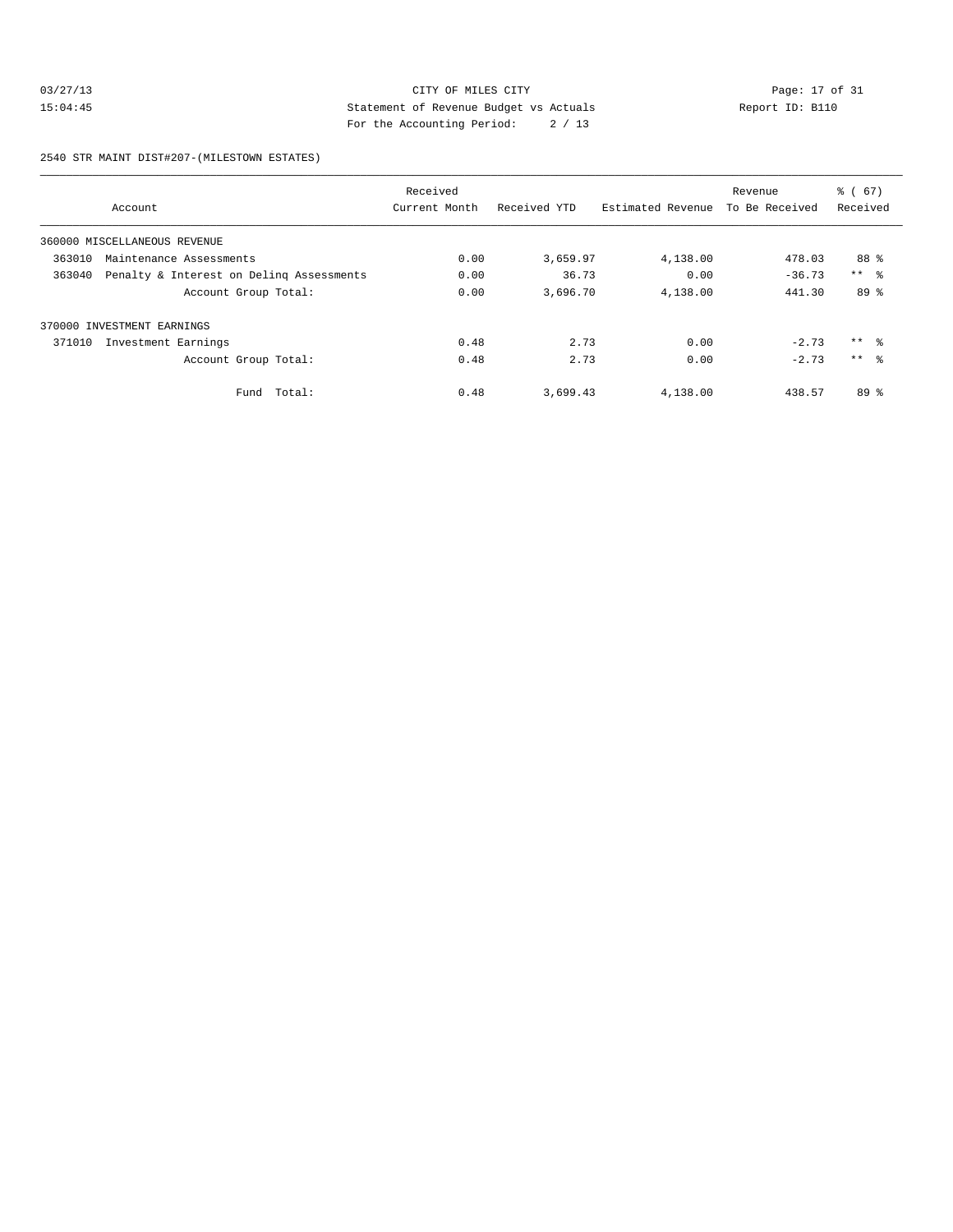# 03/27/13 CITY OF MILES CITY<br>15:04:45 Page: 18 of 31<br>15:04:45 Page: 18 of 31<br>15:04:45 Page: 18 of 31<br>15:04:45 15:04:45 Statement of Revenue Budget vs Actuals Report ID: B110 For the Accounting Period: 2 / 13

#### 2701 Fire Grants

| Account                      | Received<br>Current Month | Received YTD | Estimated Revenue To Be Received | Revenue  | 8 ( 67 )<br>Received |
|------------------------------|---------------------------|--------------|----------------------------------|----------|----------------------|
| 360000 MISCELLANEOUS REVENUE |                           |              |                                  |          |                      |
| 365040<br>DONATIONS-FIRE/AMB | 0.00                      | 0.00         | 5,250.00                         | 5,250.00 | 0 %                  |
| Account Group Total:         | 0.00                      | 0.00         | 5,250.00                         | 5,250.00 | 0 <sup>8</sup>       |
| Fund Total:                  | 0.00                      | 0.00         | 5,250.00                         | 5,250.00 | 0 %                  |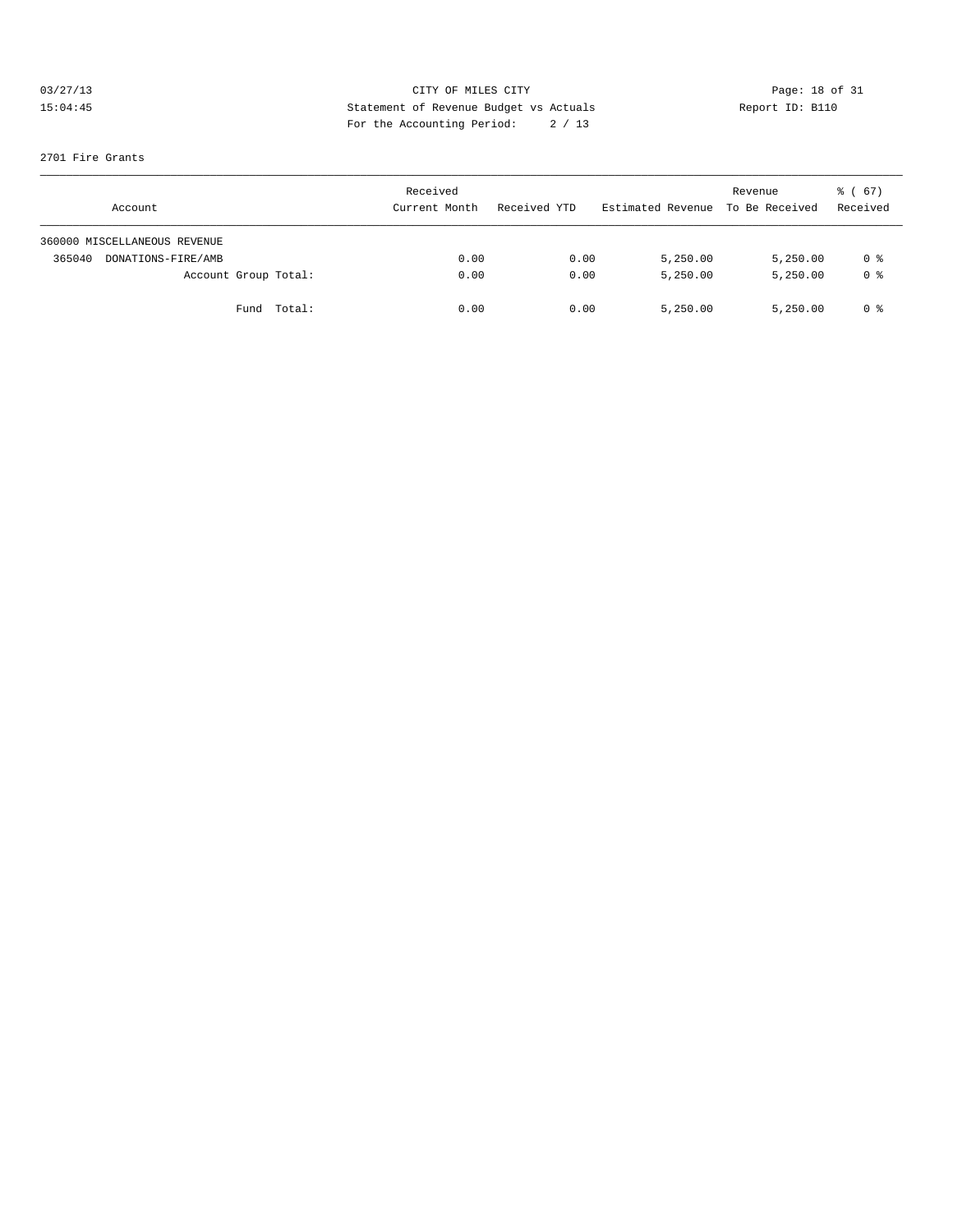# 03/27/13 Page: 19 of 31 15:04:45 Statement of Revenue Budget vs Actuals Report ID: B110 For the Accounting Period: 2 / 13

2820 GAS TAX

| Account                              | Received<br>Current Month | Received YTD | Estimated Revenue | Revenue<br>To Be Received | 8 ( 67 )<br>Received |
|--------------------------------------|---------------------------|--------------|-------------------|---------------------------|----------------------|
| 330000 INTERGOVERNMENTAL REVENUES    |                           |              |                   |                           |                      |
| Gasoline Tax Apportionment<br>335040 | 15, 105. 45               | 120,843.61   | 181,265.00        | 60,421.39                 | 67 %                 |
| Account Group Total:                 | 15, 105. 45               | 120,843.61   | 181,265.00        | 60,421.39                 | 67 %                 |
| Fund Total:                          | 15,105.45                 | 120,843.61   | 181,265.00        | 60,421.39                 | 67 %                 |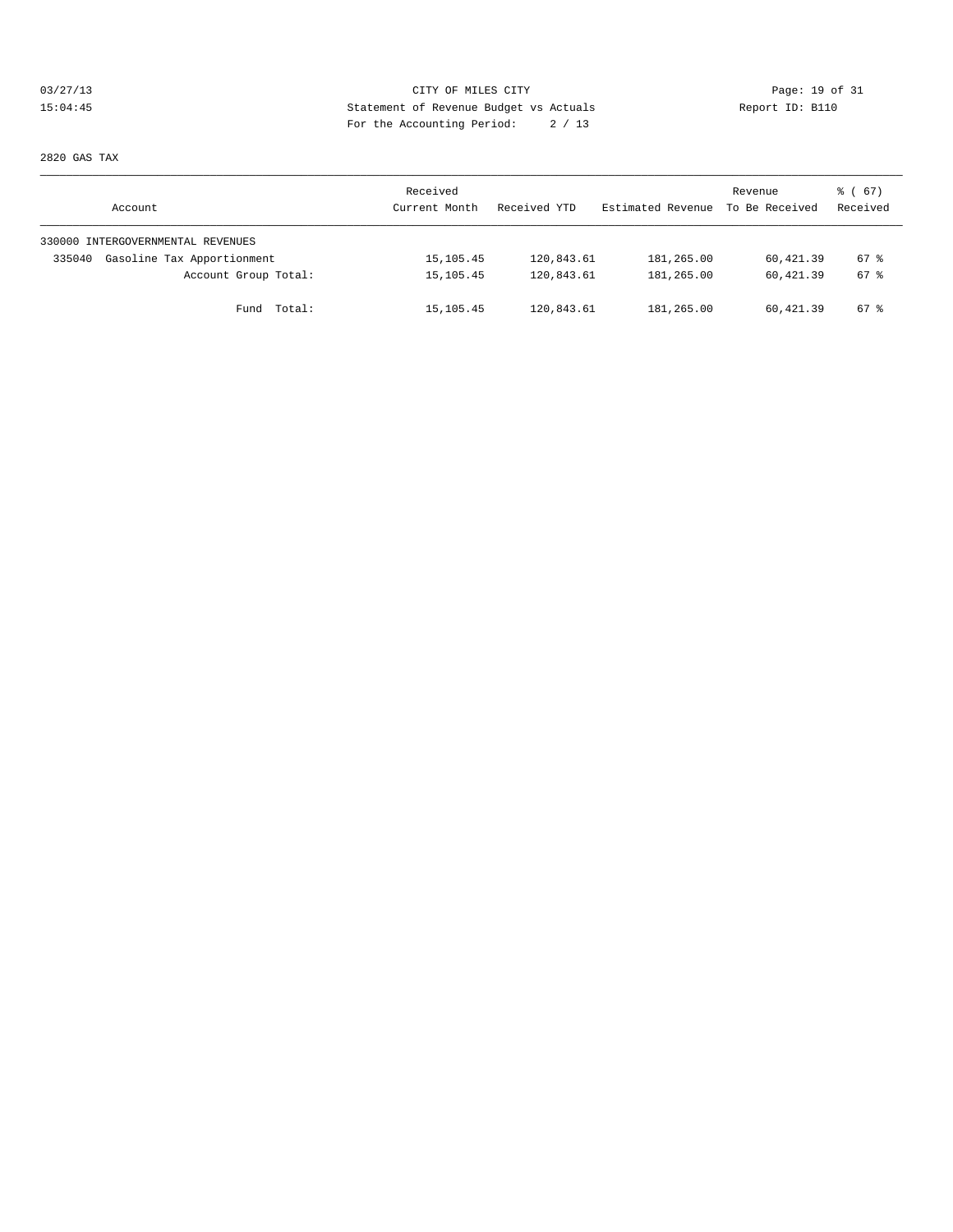# 03/27/13 Page: 20 of 31 15:04:45 Statement of Revenue Budget vs Actuals Report ID: B110 For the Accounting Period: 2 / 13

#### 2850 911 EMERGENCY

|                                   | Received       |              |                   | Revenue        | % (67)   |
|-----------------------------------|----------------|--------------|-------------------|----------------|----------|
| Account                           | Current Month  | Received YTD | Estimated Revenue | To Be Received | Received |
| 330000 INTERGOVERNMENTAL REVENUES |                |              |                   |                |          |
| Basic 911 Funds<br>335080         | 0.00           | 32,120.33    | 65,244.00         | 33, 123.67     | 49 %     |
| 335081<br>Enhanced 911 Funds      | 0.00           | 32, 248.33   | 65,244.00         | 32,995.67      | 49 %     |
| 335082<br>911 - WIRELESS FUNDS    | 0.00           | 38,740.02    | 78,217.00         | 39,476.98      | 50%      |
| Account Group Total:              | 0.00           | 103,108.68   | 208,705.00        | 105,596.32     | 49 %     |
| 370000 INVESTMENT EARNINGS        |                |              |                   |                |          |
| 371010<br>Investment Earnings     | 7.85           | 82.08        | 200.00            | 117.92         | $41*$    |
| Account Group Total:              | 7.85           | 82.08        | 200.00            | 117.92         | $41*$    |
| Fund                              | 7.85<br>Total: | 103,190.76   | 208,905.00        | 105,714.24     | $49*$    |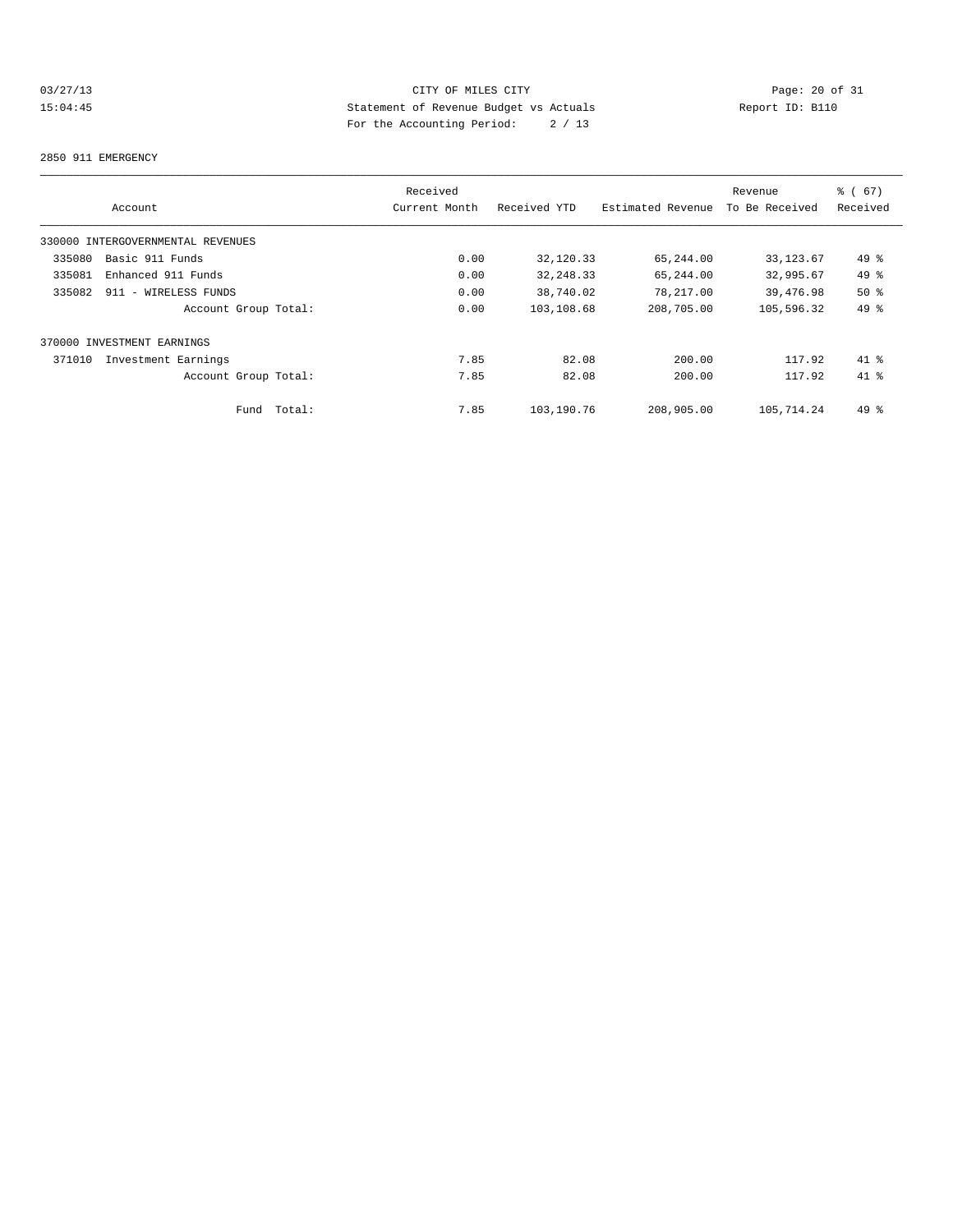# 03/27/13 CITY OF MILES CITY<br>15:04:45 Page: 21 of 31<br>15:04:45 Page: 21 of 31<br>15:04:45 Page: 21 of 31<br>15:04:45 15:04:45 Statement of Revenue Budget vs Actuals Report ID: B110 For the Accounting Period: 2 / 13

#### 2880 LIBRARY GRANTS

|        | Account                           | Received<br>Current Month | Received YTD | Estimated Revenue | Revenue<br>To Be Received | ී (<br>67)<br>Received |
|--------|-----------------------------------|---------------------------|--------------|-------------------|---------------------------|------------------------|
|        | 330000 INTERGOVERNMENTAL REVENUES |                           |              |                   |                           |                        |
| 334100 | Library - State Aid               | 0.00                      | 1,402.71     | 1,519.00          | 116.29                    | $92*$                  |
| 334101 | HB#193-Interlibrary Loan Reimb    | 0.00                      | 3.000.00     | 2,500.00          | $-500.00$                 | $120*$                 |
| 334105 | Sagebrush Fed/Coal Sev Tax        | 0.00                      | 5,417.30     | 5,354.00          | $-63.30$                  | $101$ %                |
|        | Account Group Total:              | 0.00                      | 9,820.01     | 9,373.00          | $-447.01$                 | $105$ %                |
|        | Total:<br>Fund                    | 0.00                      | 9,820.01     | 9,373.00          | $-447.01$                 | $105$ %                |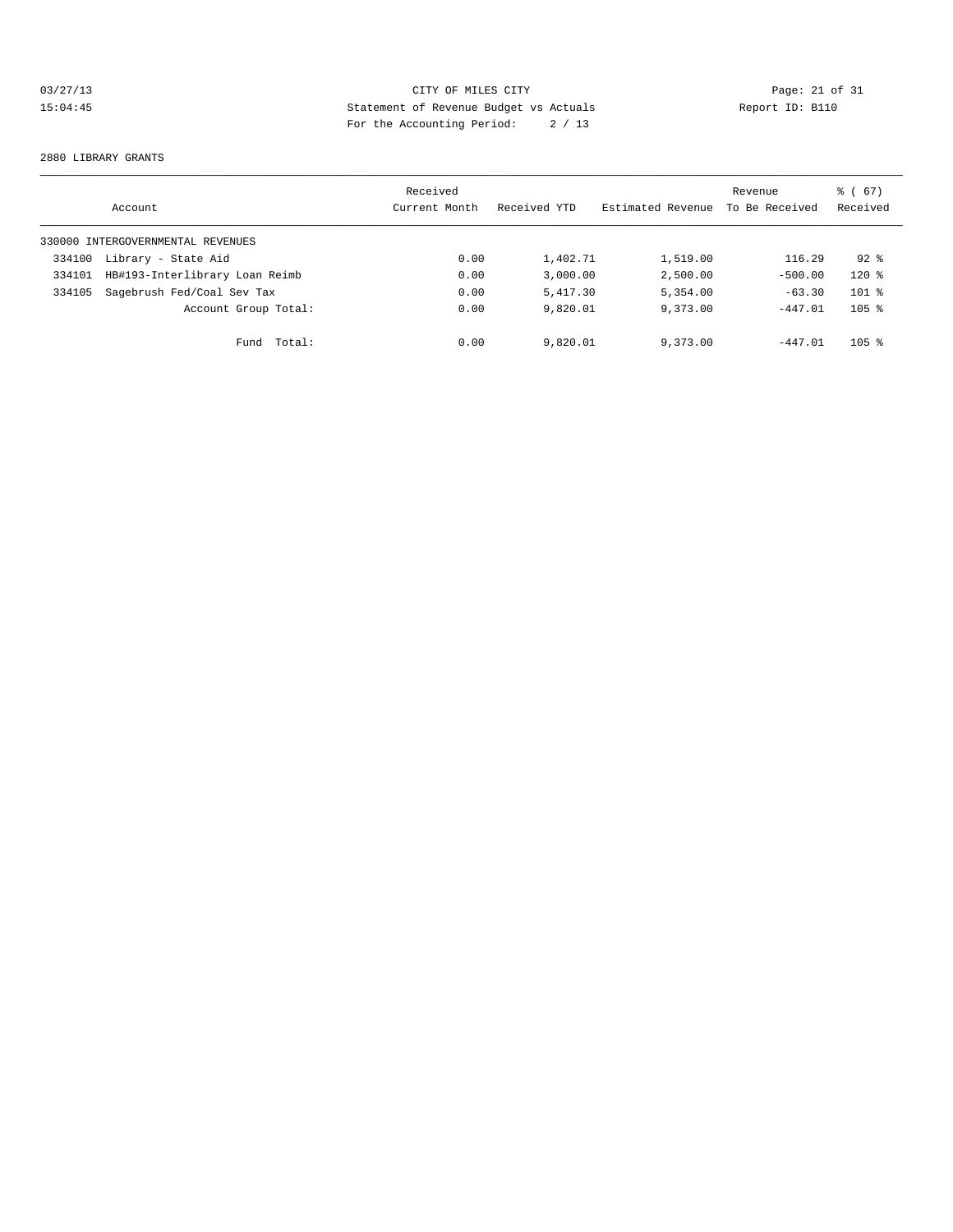# 03/27/13 CITY OF MILES CITY<br>15:04:45 Page: 22 of 31<br>15:04:45 Page: 22 of 31<br>15:04:45 Page: 22 of 31 15:04:45 Statement of Revenue Budget vs Actuals Report ID: B110 For the Accounting Period: 2 / 13

2935 Historic Preservation

|                                        | Received      |              |                   | Revenue        | % (67)         |
|----------------------------------------|---------------|--------------|-------------------|----------------|----------------|
| Account                                | Current Month | Received YTD | Estimated Revenue | To Be Received | Received       |
| INTERGOVERNMENTAL REVENUES<br>330000   |               |              |                   |                |                |
| 334000<br>State Grants                 | 0.00          | 2,499.71     | 5,500.00          | 3,000.29       | $45$ %         |
| Account Group Total:                   | 0.00          | 2,499.71     | 5,500.00          | 3,000.29       | 45 %           |
| 360000 MISCELLANEOUS REVENUE           |               |              |                   |                |                |
| Contributions and Donations<br>365000  | 0.00          | 0.00         | 4,100.00          | 4,100.00       | 0 <sup>8</sup> |
| Account Group Total:                   | 0.00          | 0.00         | 4,100.00          | 4,100.00       | 0 <sup>8</sup> |
| 380000 OTHER FINANCING SOURCES         |               |              |                   |                |                |
| Interfund Operating Transfer<br>383000 | 0.00          | 6,000.00     | 6,000.00          | 0.00           | $100*$         |
| Account Group Total:                   | 0.00          | 6,000.00     | 6,000.00          | 0.00           | $100*$         |
| Fund Total:                            | 0.00          | 8,499.71     | 15,600.00         | 7,100.29       | $54$ %         |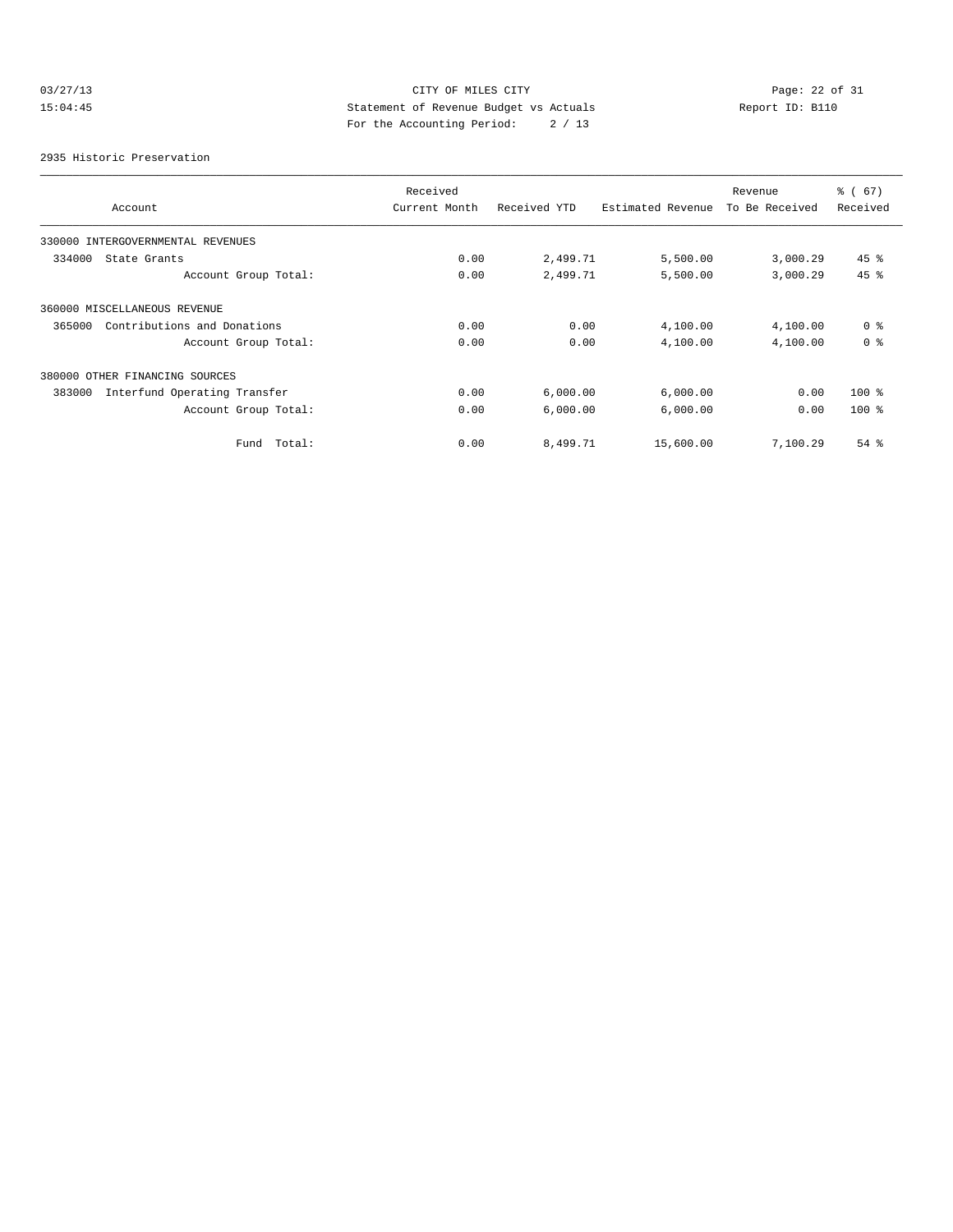#### 03/27/13 CITY OF MILES CITY<br>15:04:45 Page: 23 of 31<br>15:04:45 Page: 23 of 31<br>15:04:45 Page: 23 of 31 15:04:45 Statement of Revenue Budget vs Actuals Report ID: B110 For the Accounting Period: 2 / 13

2985 RETIRED SENIOR VOLUNTEER PROG (RSVP)

|        | Account                           | Received<br>Current Month | Received YTD | Estimated Revenue | Revenue<br>To Be Received | % (67)<br>Received |
|--------|-----------------------------------|---------------------------|--------------|-------------------|---------------------------|--------------------|
|        | 330000 INTERGOVERNMENTAL REVENUES |                           |              |                   |                           |                    |
| 331165 | RSVP FEDERAL GRANTS               | 6,600.20                  | 39, 159. 15  | 58,228.00         | 19,068.85                 | $67$ $%$           |
|        | Account Group Total:              | 6,600.20                  | 39, 159. 15  | 58,228.00         | 19,068.85                 | 67 <sup>8</sup>    |
|        | 360000 MISCELLANEOUS REVENUE      |                           |              |                   |                           |                    |
| 362020 | MISC REVENUE                      | 464.85                    | 8,471.86     | 10,000.00         | 1,528.14                  | 85 %               |
| 365000 | Contributions and Donations       | 0.00                      | 2,694.00     | 2,746.00          | 52.00                     | 98 %               |
|        | Account Group Total:              | 464.85                    | 11,165.86    | 12,746.00         | 1,580.14                  | 88 %               |
|        | 370000 INVESTMENT EARNINGS        |                           |              |                   |                           |                    |
| 371010 | Investment Earnings               | 1.93                      | 19.99        | 0.00              | $-19.99$                  | $***$ $ -$         |
|        | Account Group Total:              | 1.93                      | 19.99        | 0.00              | $-19.99$                  | $***$ $\approx$    |
|        | Fund Total:                       | 7,066.98                  | 50,345.00    | 70,974.00         | 20,629.00                 | 71 %               |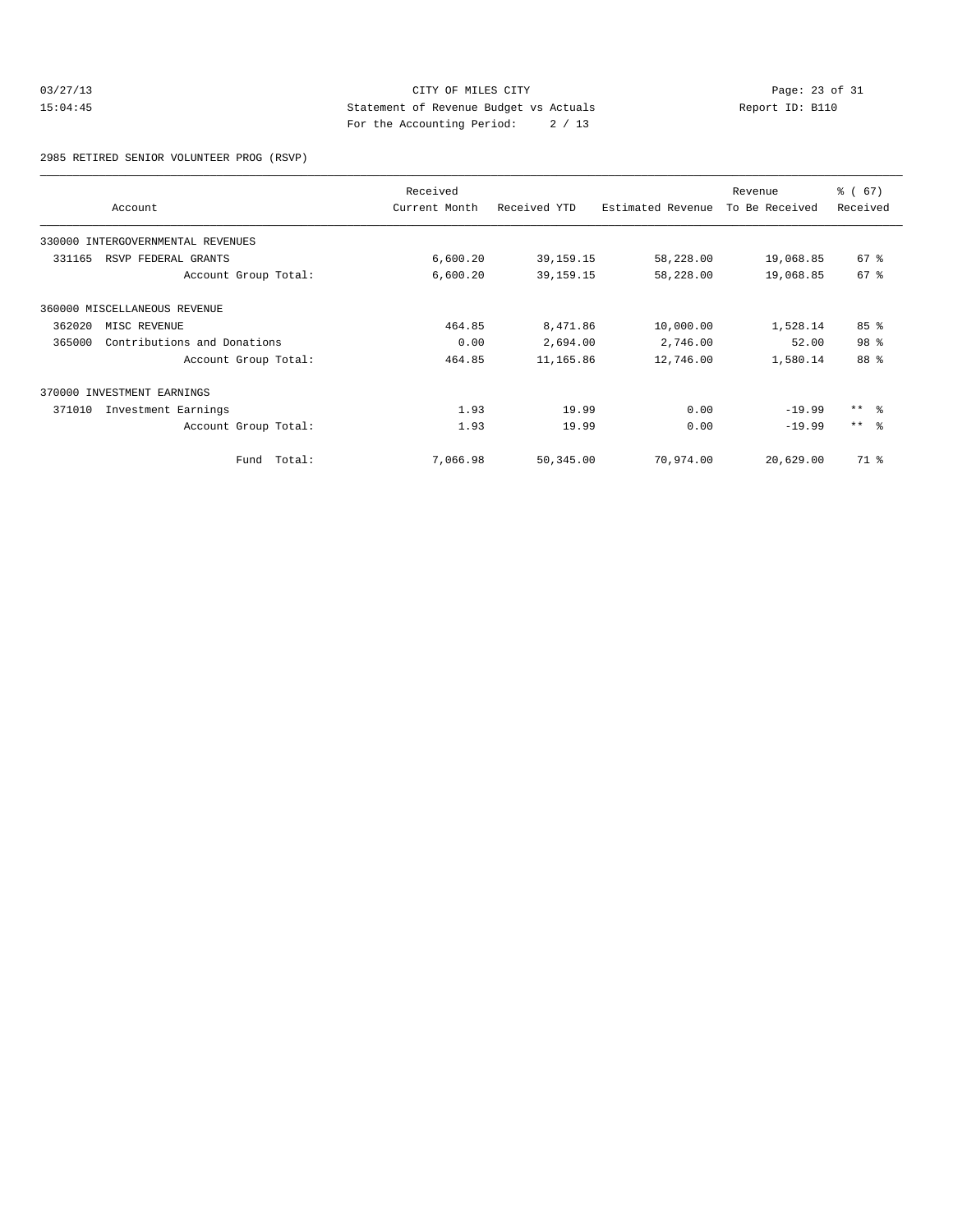#### 03/27/13 Page: 24 of 31 15:04:45 Statement of Revenue Budget vs Actuals Report ID: B110 For the Accounting Period: 2 / 13

3300 Judgement & Losses-Power Settlement

|              | Account                                | Received<br>Current Month | Received YTD | Estimated Revenue To Be Received | Revenue  | 8 ( 67 )<br>Received |  |
|--------------|----------------------------------------|---------------------------|--------------|----------------------------------|----------|----------------------|--|
| 310000 TAXES |                                        |                           |              |                                  |          |                      |  |
| 311010       | Real Property Taxes                    | 0.00                      | 12.33        | 0.00                             | $-12.33$ | $***$ $\approx$      |  |
| 312000       | Penalty & Interest on Delinquent Taxes | 0.00                      | 4.45         | 0.00                             | $-4.45$  | $***$ $\approx$      |  |
|              | Account Group Total:                   | 0.00                      | 16.78        | 0.00                             | $-16.78$ | $***$ %              |  |
|              | Fund Total:                            | 0.00                      | 16.78        | 0.00                             | $-16.78$ | $***$ 8              |  |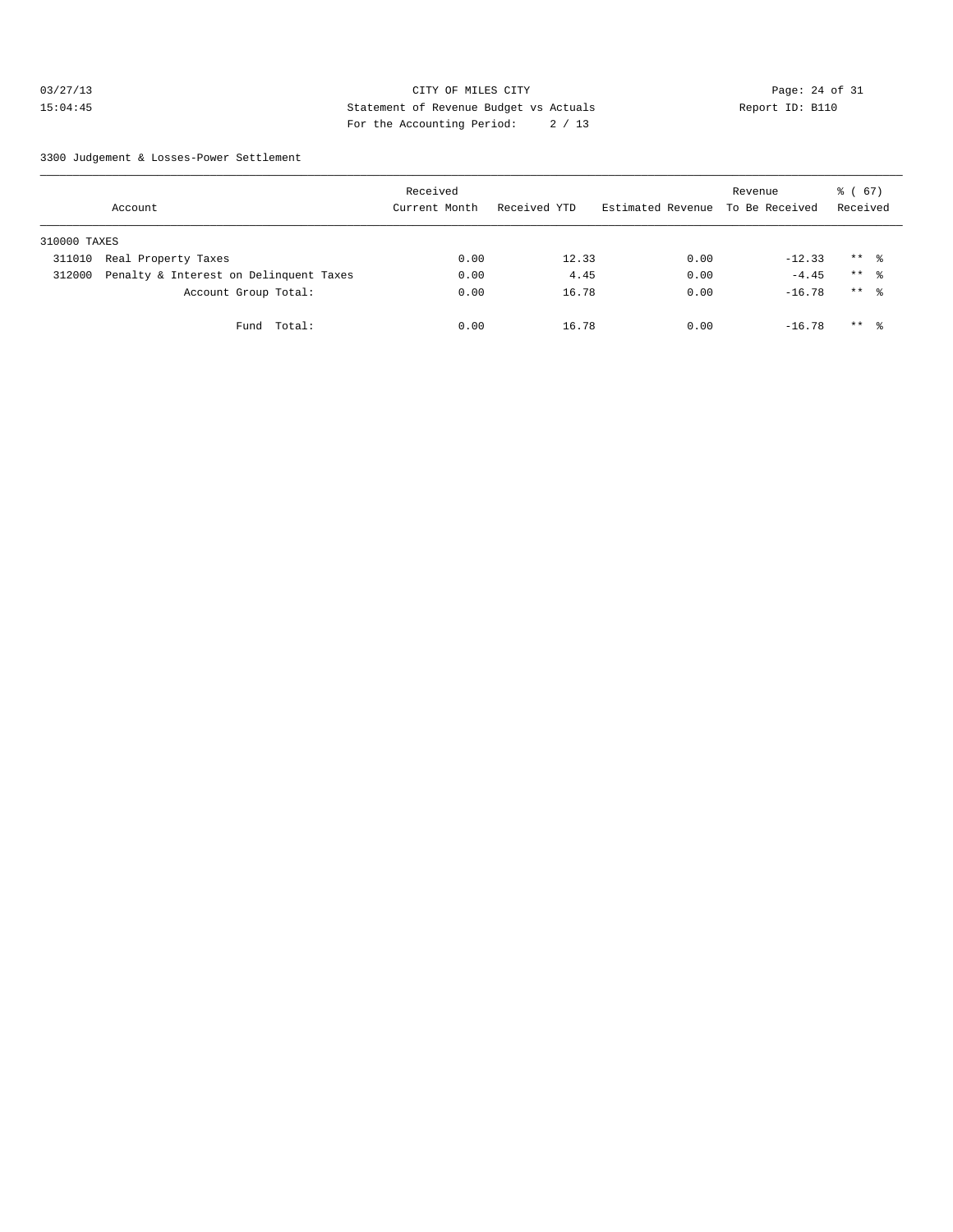#### 03/27/13 Page: 25 of 31 15:04:45 Statement of Revenue Budget vs Actuals Report ID: B110 For the Accounting Period: 2 / 13

4000 General Fund Capitol Improvement Fund

|        | Account                    |             | Received<br>Current Month |       | Received YTD |        | Estimated Revenue To Be Received | Revenue |           | $\frac{6}{6}$ (67)<br>Received |  |
|--------|----------------------------|-------------|---------------------------|-------|--------------|--------|----------------------------------|---------|-----------|--------------------------------|--|
|        | 370000 INVESTMENT EARNINGS |             |                           |       |              |        |                                  |         |           |                                |  |
| 371010 | Investment Earnings        |             |                           | 36.54 |              | 331.18 | 0.00                             |         | $-331.18$ | $***$ %                        |  |
|        | Account Group Total:       |             |                           | 36.54 |              | 331.18 | 0.00                             |         | $-331.18$ | $***$ %                        |  |
|        |                            | Fund Total: |                           | 36.54 |              | 331.18 | 0.00                             |         | $-331.18$ | $***$ %                        |  |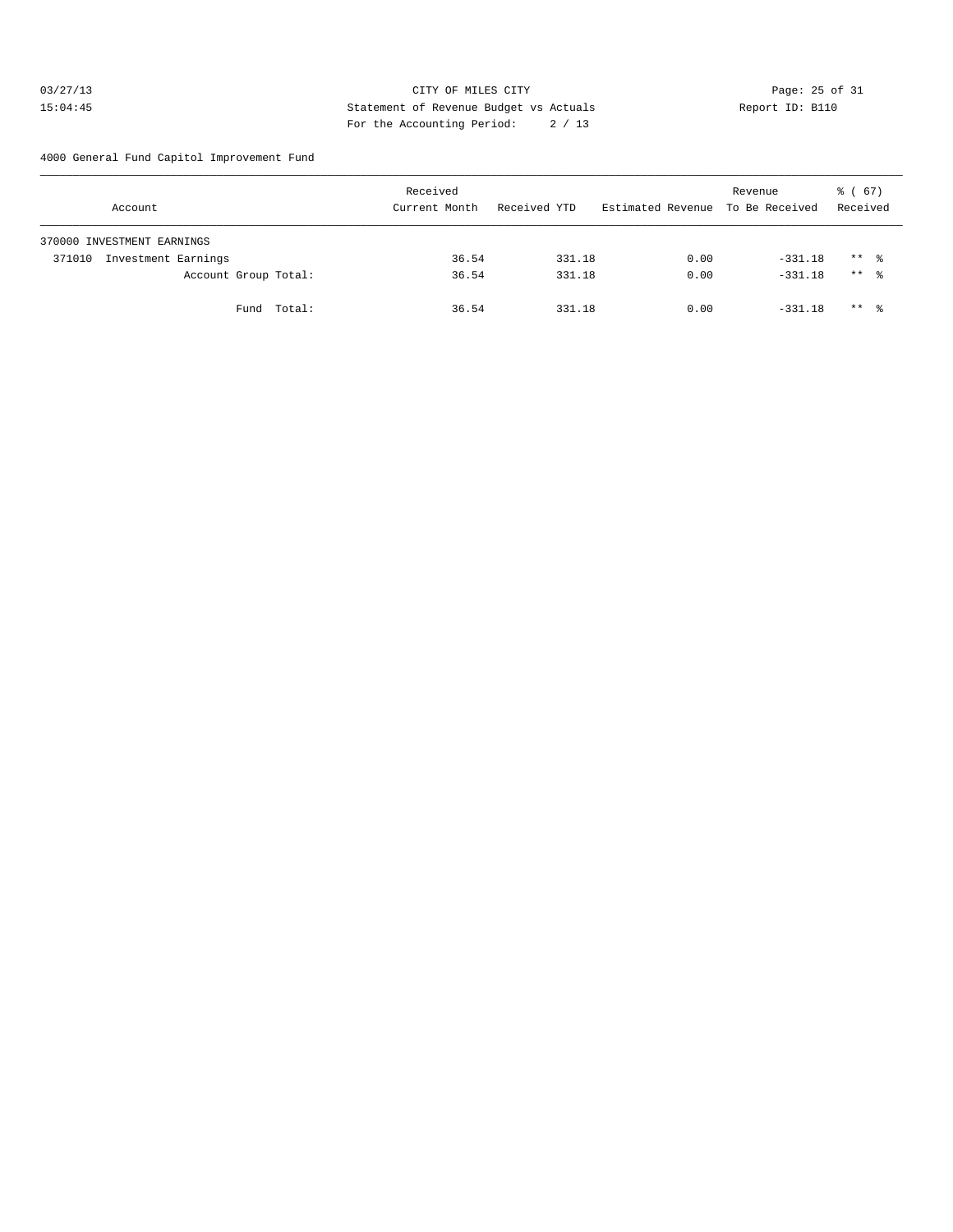#### 03/27/13 Page: 26 of 31 15:04:45 Statement of Revenue Budget vs Actuals Report ID: B110 For the Accounting Period: 2 / 13

4060 CAPITAL IMPROV-PUBLIC WORKS

|        | Account                            | Received<br>Current Month | Received YTD | Estimated Revenue | Revenue<br>To Be Received | % (67)<br>Received  |
|--------|------------------------------------|---------------------------|--------------|-------------------|---------------------------|---------------------|
|        | 320000 LICENSES AND PERMITS        |                           |              |                   |                           |                     |
| 323040 | Other Miscellaneous Permits        | 200.00                    | 1,565.00     | 2,500.00          | 935.00                    | 63%                 |
|        | Account Group Total:               | 200.00                    | 1,565.00     | 2,500.00          | 935.00                    | $63$ $%$            |
|        | 340000 Charges for Services        |                           |              |                   |                           |                     |
|        | 343014 Street Cleaning             | 0.00                      | 0.00         | 8,490.00          | 8,490.00                  | 0 <sup>8</sup>      |
| 343016 | Prkg Vio/Off Str-Impnd Fees        | 0.00                      | 746.50       | 500.00            | $-246.50$                 | $149*$              |
| 343018 | Sale of Street & Roadway Materials | 0.00                      | 2,824.25     | 0.00              | $-2,824.25$               | $***$ $ -$          |
|        | Account Group Total:               | 0.00                      | 3,570.75     | 8,990.00          | 5,419.25                  | $40*$               |
|        | 360000 MISCELLANEOUS REVENUE       |                           |              |                   |                           |                     |
| 362020 | MISC REVENUE                       | 50.00                     | 211.00       | 0.00              | $-211.00$                 | $***$<br>- 옹        |
| 367000 | Sale of Junk or Salvage            | 0.00                      | 1,010.00     | 0.00              | $-1,010.00$               | $\star\star$<br>ം ക |
|        | Account Group Total:               | 50.00                     | 1,221.00     | 0.00              | $-1, 221.00$              | $***$ $%$           |
|        | 370000 INVESTMENT EARNINGS         |                           |              |                   |                           |                     |
|        | 371010 Investment Earnings         | 15.78                     | 121.11       | 0.00              | $-121.11$                 | $***$<br>- 옹        |
|        | Account Group Total:               | 15.78                     | 121.11       | 0.00              | $-121.11$                 | $***$ 2             |
|        | 380000 OTHER FINANCING SOURCES     |                           |              |                   |                           |                     |
| 383000 | Interfund Operating Transfer       | 0.00                      | 20,000.00    | 20,000.00         | 0.00                      | $100*$              |
|        | Account Group Total:               | 0.00                      | 20,000.00    | 20,000.00         | 0.00                      | $100*$              |
|        | Fund Total:                        | 265.78                    | 26, 477.86   | 31,490.00         | 5,012.14                  | 84 %                |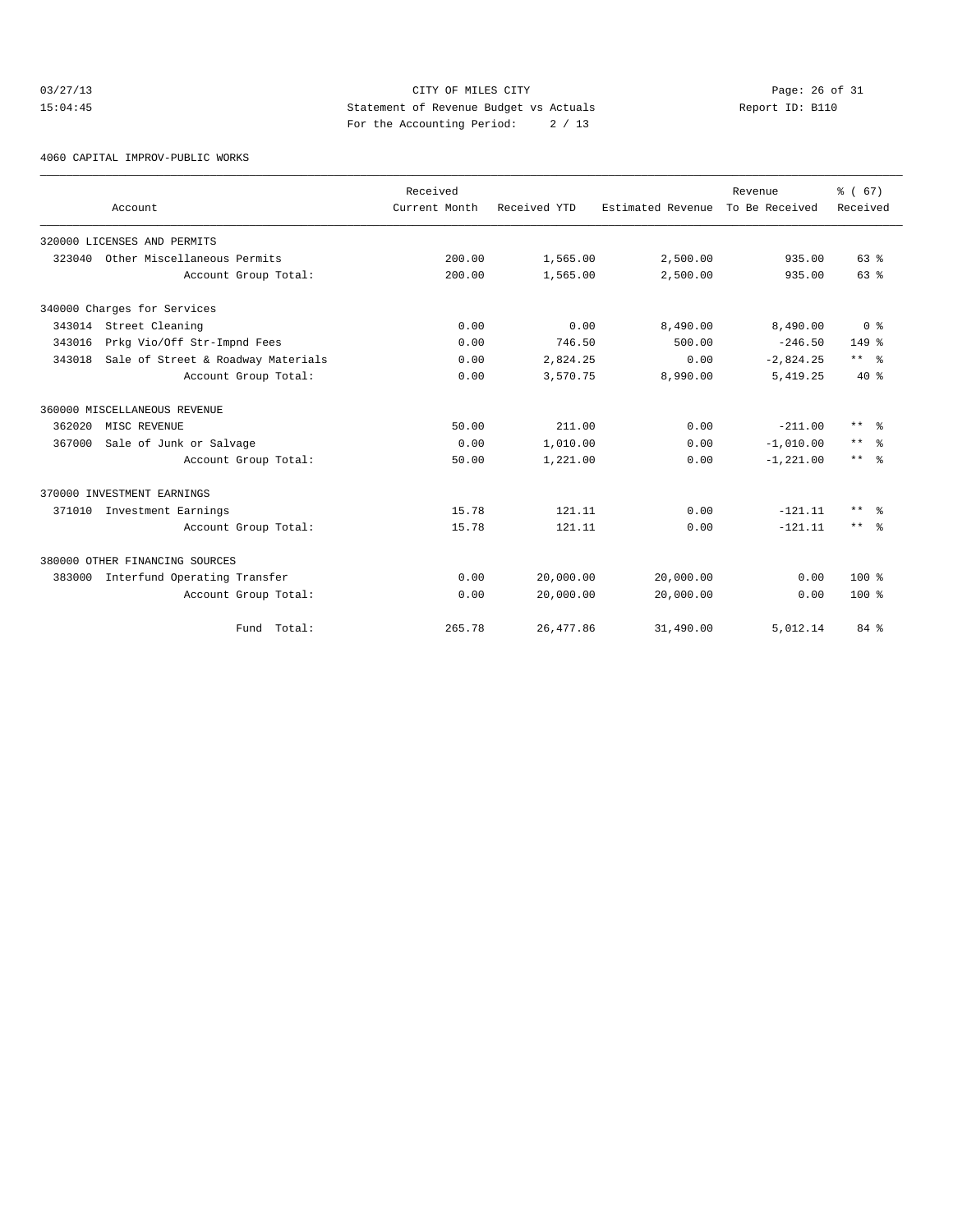# 03/27/13 Page: 27 of 31 15:04:45 Statement of Revenue Budget vs Actuals Report ID: B110 For the Accounting Period: 2 / 13

#### 5210 WATER UTILITY

|        |                                           | Received      |              |                   | Revenue        | % (67)                |
|--------|-------------------------------------------|---------------|--------------|-------------------|----------------|-----------------------|
|        | Account                                   | Current Month | Received YTD | Estimated Revenue | To Be Received | Received              |
|        | 330000 INTERGOVERNMENTAL REVENUES         |               |              |                   |                |                       |
|        | 331075 DEO Grant-EECBG Interface Grant    | 0.00          | 48,400.00    | 0.00              | $-48, 400.00$  | $\star$ $\star$<br>န္ |
|        | Account Group Total:                      | 0.00          | 48,400.00    | 0.00              | $-48, 400.00$  | $***$<br>- 옹          |
|        | 340000 Charges for Services               |               |              |                   |                |                       |
| 341075 | Serv/Cnty-Interlocal Agmt                 | 0.00          | 0.00         | 3,764.00          | 3,764.00       | 0 <sup>8</sup>        |
| 343021 | Metered Water Sales                       | 139, 357.89   | 1,577,527.13 | 1,950,000.00      | 372, 472.87    | $81$ %                |
| 343022 | Unmetered Water Sales/Chrgoffs            | 3.75          | 484.08       | 1,000.00          | 515.92         | $48$ %                |
| 343023 | Bulk Water Sales                          | 1,215.53      | 3,273.97     | 4,000.00          | 726.03         | 82%                   |
| 343024 | Sales of Water Materials & Supplies       | 0.00          | 143.83       | 0.00              | $-143.83$      | $***$ $ -$            |
| 343025 | Hookup Fee                                | 0.00          | 6,600.00     | 12,000.00         | 5,400.00       | 55 <sup>8</sup>       |
| 343026 | Water Install/Tap Chrgs/Labor             | 0.00          | 2,690.41     | 8,000.00          | 5,309.59       | $34$ $%$              |
| 343027 | Chg for Wtr Dept. Serv                    | 125.00        | 482.00       | 500.00            | 18.00          | 96 <sup>8</sup>       |
| 343029 | Curb Stop Replacement Fee                 | 3,515.00      | 28,350.61    | 41,880.00         | 13,529.39      | 68 %                  |
|        | Account Group Total:                      | 144, 217. 17  | 1,619,552.03 | 2,021,144.00      | 401,591.97     | $80*$                 |
|        | 360000 MISCELLANEOUS REVENUE              |               |              |                   |                |                       |
| 362020 | MISC REVENUE                              | 0.00          | 21.20        | 0.00              | $-21.20$       | $\star\star$<br>ွေ    |
| 362040 | \$2.00 State Assessment Fee               | $-7.042.00$   | $-56.00$     | 0.00              | 56.00          | $\star$ $\star$       |
| 366050 | Sale of Junk/Salvage-PD cars              | 0.00          | 4,570.00     | 0.00              | $-4,570.00$    | $***$<br>્ર           |
| 366060 | Misc - MDU Refund                         | 0.00          | 11,250.00    | 0.00              | $-11, 250.00$  | $***$ 8               |
| 367000 | Sale of Junk or Salvage                   | 0.00          | 0.00         | 250.00            | 250.00         | 0 <sup>8</sup>        |
|        | Account Group Total:                      | $-7,042.00$   | 15,785.20    | 250.00            | $-15, 535.20$  | $***$ %               |
|        | 370000 INVESTMENT EARNINGS                |               |              |                   |                |                       |
|        | 371010 Investment Earnings                | 674.49        | 6,072.09     | 6,000.00          | $-72.09$       | $101$ %               |
|        | Account Group Total:                      | 674.49        | 6,072.09     | 6,000.00          | $-72.09$       | $101$ %               |
|        | 380000 OTHER FINANCING SOURCES            |               |              |                   |                |                       |
|        | 381070 Proceeds from Notes/Loans/Intercap | 0.00          | 0.00         | 19,788.00         | 19,788.00      | 0 %                   |
|        | Account Group Total:                      | 0.00          | 0.00         | 19,788.00         | 19,788.00      | 0 <sup>8</sup>        |
|        | Fund Total:                               | 137,849.66    | 1,689,809.32 | 2,047,182.00      | 357, 372.68    | 83%                   |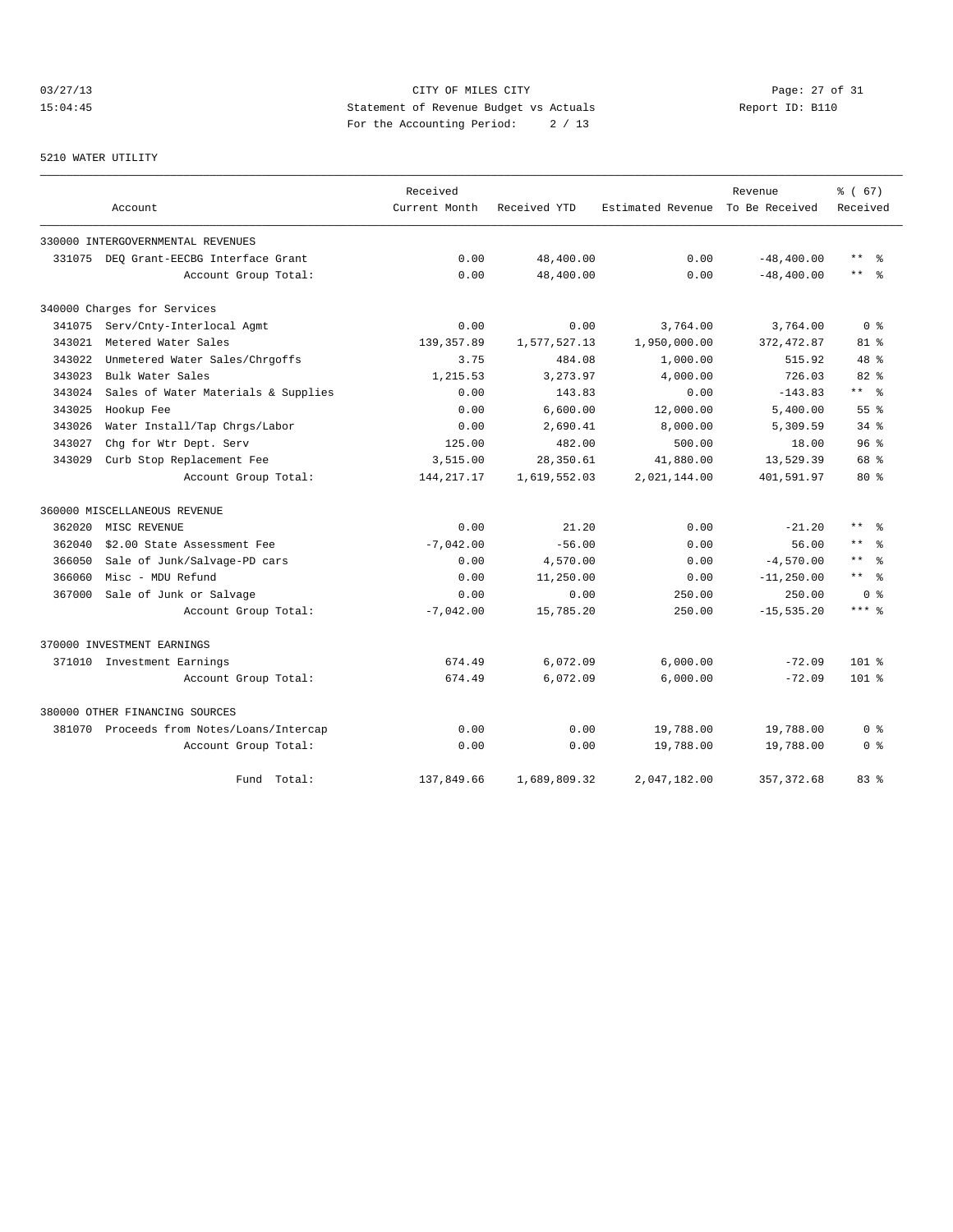# 03/27/13 CITY OF MILES CITY<br>15:04:45 Page: 28 of 31<br>15:04:45 Page: 28 of 31<br>2011 Page: 28 of 31<br>2012 Page: 28 of 31 15:04:45 Statement of Revenue Budget vs Actuals Report ID: B110 For the Accounting Period: 2 / 13

#### 5310 SEWER UTILITY

|        |                                           | Received      |              |                   | Revenue        | % (67)         |
|--------|-------------------------------------------|---------------|--------------|-------------------|----------------|----------------|
|        | Account                                   | Current Month | Received YTD | Estimated Revenue | To Be Received | Received       |
|        | 330000 INTERGOVERNMENTAL REVENUES         |               |              |                   |                |                |
|        | 331991 Federal Stimulus                   | 0.00          | 100.00       | 300,000.00        | 299,900.00     | 0 <sup>8</sup> |
|        | Account Group Total:                      | 0.00          | 100.00       | 300,000.00        | 299,900.00     | 0 <sup>8</sup> |
|        | 340000 Charges for Services               |               |              |                   |                |                |
| 341075 | Serv/Cnty-Interlocal Agmt                 | 0.00          | 0.00         | 1,500.00          | 1,500.00       | 0 <sup>8</sup> |
| 343031 | Sewer Service Charges                     | 90,036.20     | 698,984.31   | 1,028,304.00      | 329, 319.69    | 68 %           |
| 343032 | Sewer Installation Charges/Chrgoffs       | 3.75          | 484.05       | 1,200.00          | 715.95         | $40*$          |
| 343033 | Hookup Fee                                | 0.00          | 2,640.00     | 12,000.00         | 9,360.00       | $22$ $%$       |
| 343034 | Treatment Facilities Fees                 | 295.00        | 3,763.27     | 3,000.00          | $-763.27$      | $125$ %        |
| 343036 | Miscellaneous Sewer Revenue (Labor)       | 515.00        | 4,028.05     | 1,500.00          | $-2,528.05$    | $269$ %        |
| 343037 | Baker Road Etc.                           | 684.53        | 5,416.35     | 8,000.00          | 2,583.65       | 68 %           |
| 343038 | RURAL SWR DIST #1                         | 0.00          | 0.00         | 22,000.00         | 22,000.00      | 0 <sup>8</sup> |
|        | Account Group Total:                      | 91,534.48     | 715, 316.03  | 1,077,504.00      | 362,187.97     | 66 %           |
|        | 360000 MISCELLANEOUS REVENUE              |               |              |                   |                |                |
| 361010 | Land Rental                               | 0.00          | 2,575.90     | 2,500.00          | $-75.90$       | $103*$         |
| 362000 | Insurance Proceeds                        | 0.00          | 1,445.19     | 0.00              | $-1, 445.19$   | $***$ $ -$     |
| 362020 | MISC REVENUE                              | 0.00          | 0.00         | 1,000.00          | 1,000.00       | 0 <sup>8</sup> |
|        | Account Group Total:                      | 0.00          | 4,021.09     | 3,500.00          | $-521.09$      | $115*$         |
|        | 370000 INVESTMENT EARNINGS                |               |              |                   |                |                |
|        | 371010 Investment Earnings                | 328.44        | 3,915.95     | 3,500.00          | $-415.95$      | $112*$         |
|        | Account Group Total:                      | 328.44        | 3,915.95     | 3,500.00          | $-415.95$      | $112*$         |
|        | 380000 OTHER FINANCING SOURCES            |               |              |                   |                |                |
|        | 381070 Proceeds from Notes/Loans/Intercap | 0.00          | 185,500.00   | 1,510,000.00      | 1,324,500.00   | $12*$          |
|        | Account Group Total:                      | 0.00          | 185,500.00   | 1,510,000.00      | 1,324,500.00   | $12*$          |
|        | Total:<br>Fund                            | 91,862.92     | 908,853.07   | 2,894,504.00      | 1,985,650.93   | $31*$          |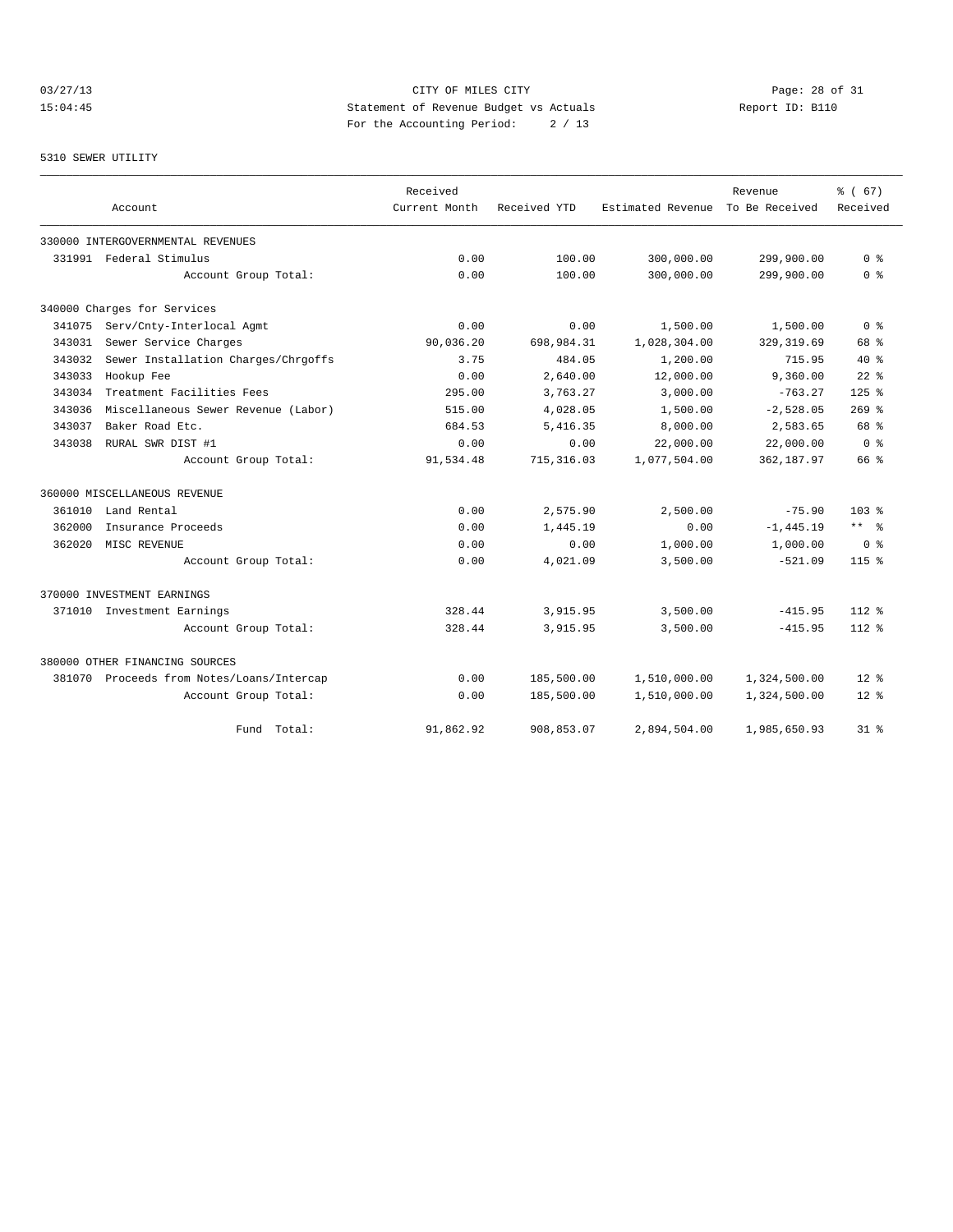# 03/27/13 Page: 29 of 31 15:04:45 Statement of Revenue Budget vs Actuals Report ID: B110 For the Accounting Period: 2 / 13

#### 5510 AMBULANCE FUND

|              |                                        | Received      |              |                                  | Revenue      | % (67)                             |
|--------------|----------------------------------------|---------------|--------------|----------------------------------|--------------|------------------------------------|
|              | Account                                | Current Month | Received YTD | Estimated Revenue To Be Received |              | Received                           |
| 310000 TAXES |                                        |               |              |                                  |              |                                    |
| 311010       | Real Property Taxes                    | 69.56         | 3,870.31     | 6,500.00                         | 2,629.69     | 60 %                               |
| 311020       | Personal Property Taxes                | 1.57          | 20.49        | 650.00                           | 629.51       | 3 <sup>8</sup>                     |
| 312000       | Penalty & Interest on Delinquent Taxes | 3.18          | 19.25        | 40.00                            | 20.75        | 48 %                               |
|              | Account Group Total:                   | 74.31         | 3,910.05     | 7,190.00                         | 3,279.95     | $54$ $%$                           |
|              | 330000 INTERGOVERNMENTAL REVENUES      |               |              |                                  |              |                                    |
| 331040       | Medicaid Supplemental Program-State    | 0.00          | 6,832.44     | 3,700.00                         | $-3, 132.44$ | 185 %                              |
|              | Account Group Total:                   | 0.00          | 6,832.44     | 3,700.00                         | $-3, 132.44$ | 185%                               |
|              | 340000 Charges for Services            |               |              |                                  |              |                                    |
| 341075       | Serv/Cnty-Interlocal Agmt              | 0.00          | 0.00         | 35,747.00                        | 35,747.00    | 0 <sup>8</sup>                     |
| 342026       | Ambulance Charges                      | 64,408.97     | 511, 324.23  | 824,085.00                       | 312,760.77   | $62$ $%$                           |
| 342027       | Ambulance Standby                      | 0.00          | 3,000.00     | 7,500.00                         | 4,500.00     | $40*$                              |
|              | Account Group Total:                   | 64,408.97     | 514, 324, 23 | 867, 332, 00                     | 353,007.77   | 59 %                               |
|              | 360000 MISCELLANEOUS REVENUE           |               |              |                                  |              |                                    |
|              | 366010 Misc- From Charge off Accts     | 869.74        | 1,524.03     | 5,500.00                         | 3,975.97     | 28 <sup>8</sup>                    |
|              | Account Group Total:                   | 869.74        | 1,524.03     | 5,500.00                         | 3,975.97     | 28 <sup>8</sup>                    |
|              | 370000 INVESTMENT EARNINGS             |               |              |                                  |              |                                    |
| 371010       | Investment Earnings                    | 0.00          | 0.00         | 499.00                           | 499.00       | $0 \text{ }$ $\text{ }$ $\text{ }$ |
|              | Account Group Total:                   | 0.00          | 0.00         | 499.00                           | 499.00       | 0 <sup>8</sup>                     |
|              | Fund Total:                            | 65, 353.02    | 526,590.75   | 884, 221.00                      | 357.630.25   | 60 %                               |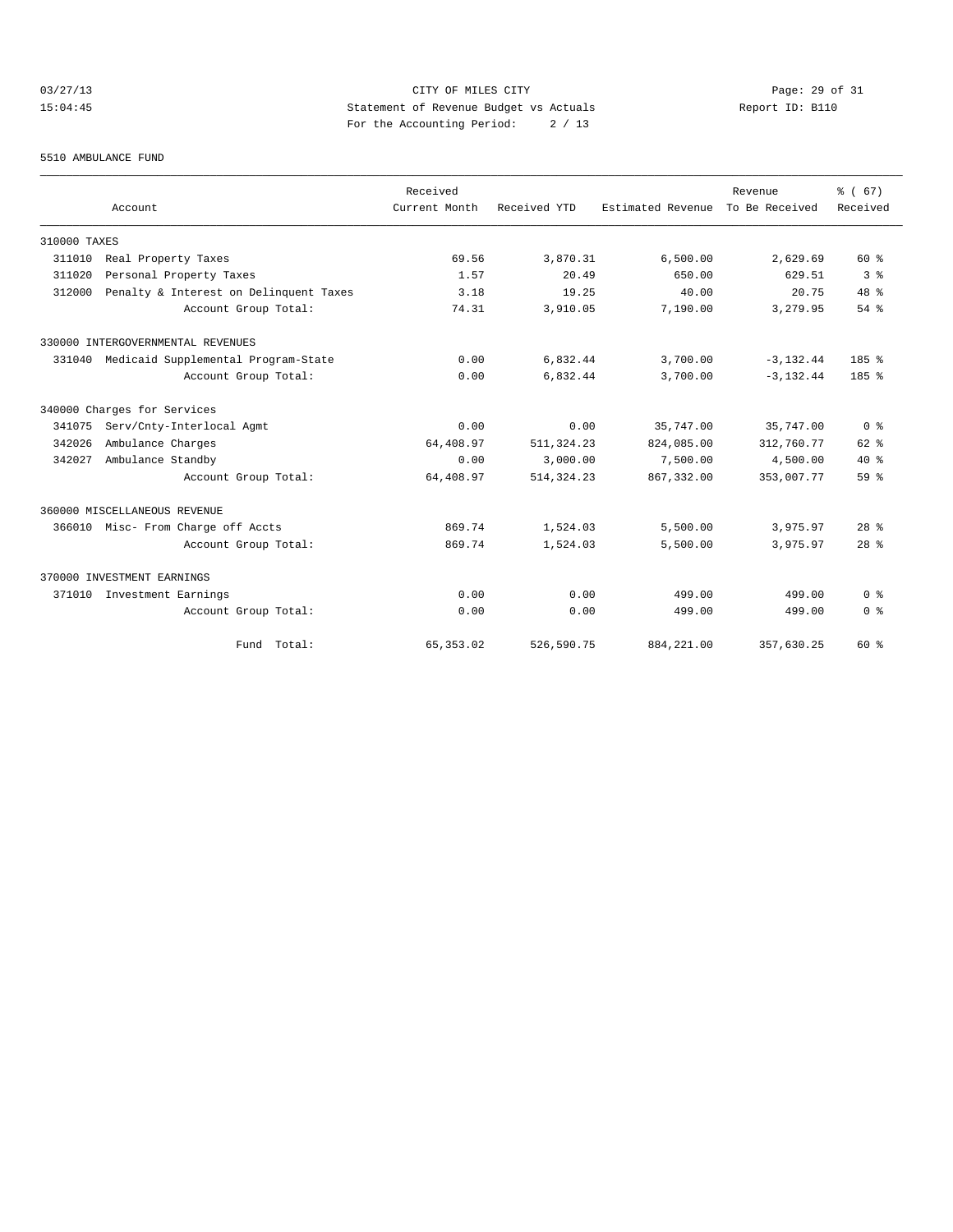# 03/27/13 Page: 30 of 31 15:04:45 Statement of Revenue Budget vs Actuals Report ID: B110 For the Accounting Period: 2 / 13

5610 AIRPORT OPERATING

|              |                                        | Received      |              |                   | Revenue        | % (67)          |
|--------------|----------------------------------------|---------------|--------------|-------------------|----------------|-----------------|
|              | Account                                | Current Month | Received YTD | Estimated Revenue | To Be Received | Received        |
| 310000 TAXES |                                        |               |              |                   |                |                 |
| 311010       | Real Property Taxes                    | 102.00        | 5,778.65     | 9,000.00          | 3, 221.35      | 64 %            |
| 311020       | Personal Property Taxes                | 2.36          | 30.63        | 1,400.00          | 1,369.37       | 2 <sup>8</sup>  |
| 312000       | Penalty & Interest on Delinquent Taxes | 4.30          | 24.48        | 50.00             | 25.52          | $49*$           |
|              | Account Group Total:                   | 108.66        | 5,833.76     | 10,450.00         | 4,616.24       | 56 <sup>8</sup> |
|              | 330000 INTERGOVERNMENTAL REVENUES      |               |              |                   |                |                 |
| 331129       | Federal Aeronautics Admin Grant        | 0.00          | 1,969.00     | 180,000.00        | 178,031.00     | 1 <sup>°</sup>  |
| 334030       | State Aeronautics Grant                | 0.00          | 0.00         | 5,000.00          | 5,000.00       | 0 <sup>8</sup>  |
|              | Account Group Total:                   | 0.00          | 1,969.00     | 185,000.00        | 183,031.00     | 1 <sup>8</sup>  |
|              | 340000 Charges for Services            |               |              |                   |                |                 |
| 341075       | Serv/Cnty-Interlocal Agmt              | 0.00          | 0.00         | 22,000.00         | 22,000.00      | 0 <sup>8</sup>  |
| 343018       | Sale of Street & Roadway Materials     | 882.18        | 882.18       | 0.00              | $-882.18$      | ** 왕            |
| 343061       | Landing Fees                           | 0.00          | 891.69       | 10,000.00         | 9,108.31       | 9 <sup>8</sup>  |
| 343062       | Aviation Fuel                          | 13,884.25     | 658,890.58   | 380,000.00        | $-278,890.58$  | $173*$          |
| 343064       | Hangar Rent                            | 2,571.00      | 18,641.31    | 36,223.00         | 17,581.69      | $51$ $%$        |
| 343065       | Building Rentals                       | 2,583.60      | 25, 252.40   | 51,000.00         | 25,747.60      | 50%             |
| 343067       | Other - Miscellaneous                  | 0.00          | 13,306.27    | 5,000.00          | $-8,306.27$    | $266$ %         |
|              | Account Group Total:                   | 19,921.03     | 717,864.43   | 504,223.00        | $-213,641.43$  | 142 %           |
|              | 360000 MISCELLANEOUS REVENUE           |               |              |                   |                |                 |
| 361010       | Land Rental                            | 717.26        | 20,488.75    | 25,000.00         | 4,511.25       | 82 %            |
| 362020       | MISC REVENUE                           | 180.00        | 2,903.53     | 3,000.00          | 96.47          | 97 <sup>°</sup> |
|              | Account Group Total:                   | 897.26        | 23, 392. 28  | 28,000.00         | 4,607.72       | 84 %            |
|              | 370000 INVESTMENT EARNINGS             |               |              |                   |                |                 |
|              | 371010 Investment Earnings             | 29.47         | 178.15       | 200.00            | 21.85          | 89 %            |
|              | Account Group Total:                   | 29.47         | 178.15       | 200.00            | 21.85          | 89 %            |
|              | Fund Total:                            | 20,956.42     | 749,237.62   | 727,873.00        | $-21, 364.62$  | $103*$          |